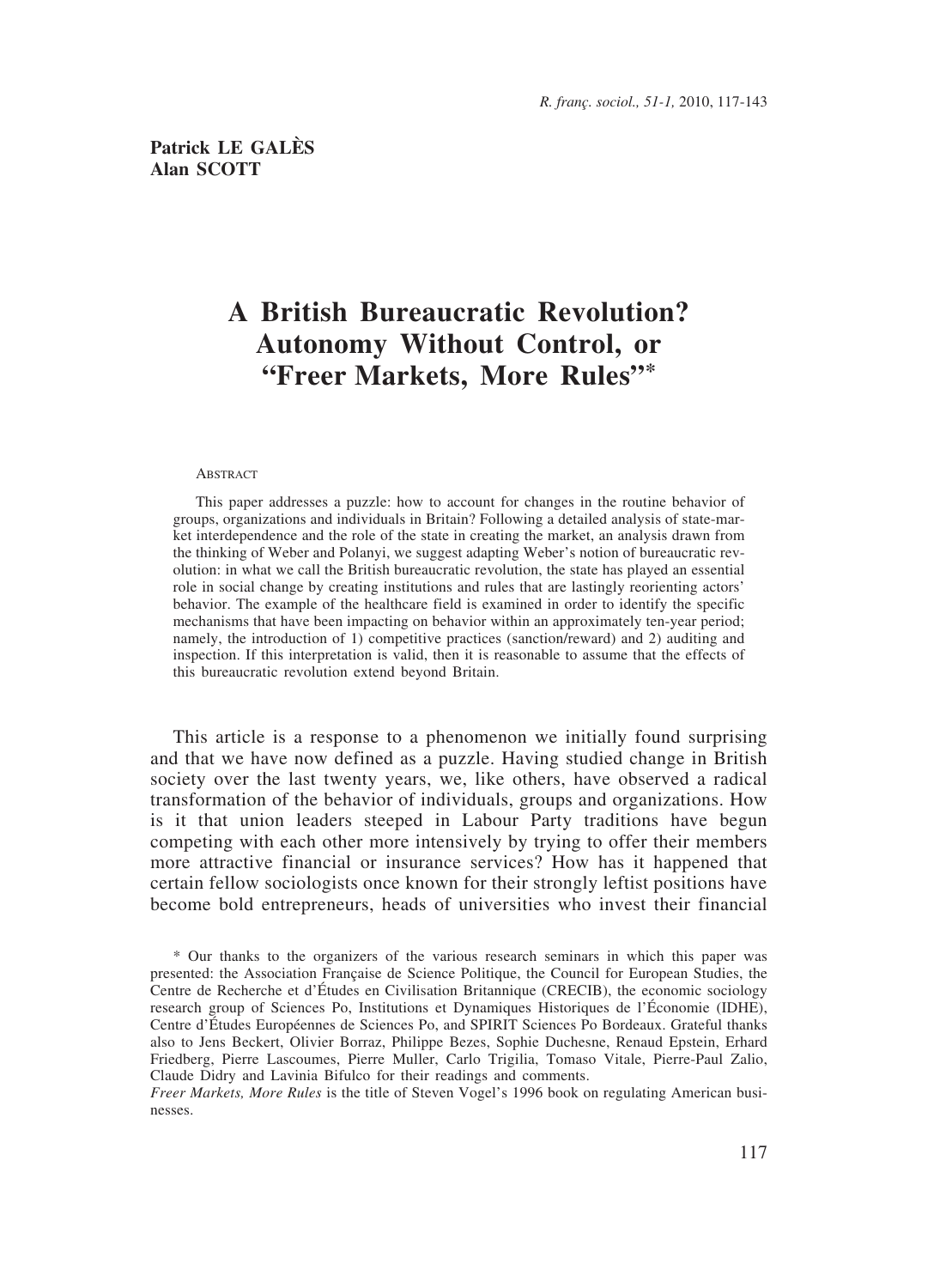reserves in the stock market and negotiate buyout/mergers with other universities? How is it that the university elite as a whole have changed into formidable machines for assessing research performance or auditing university departments in ways that may well lead to their closure? How did hospital directors –pillars of the British universal welfare state and the core of a classic bureaucracy called the National Health Service– come to pay ambulances to drive round the city to reduce emergency-room waiting time the day they were being inspected in order to improve their efficiency ratings? How did the robust local British administration –elected officials and civil servants alike– end up succumbing so completely to what some call "new public management"; that is, to put it somewhat simplistically, how is it that they started applying rational choice and classic microeconomics principles to public management, in some cases through direct transfers of private sector management formulas?

When the head of the public library in a large, working-class city in the Midlands –one of the cities that invented Labour Party city management, for the purpose, among other things, of encouraging workers and their children to read– told us that his first priority today is making good use of his real estate holdings and spending efficiently, and that his colleague from a moderate-sized city like Norwich is grateful to the national lottery for enabling him to rebuild the burnt-down library, it seemed to us –after our initial surprise– that we had a puzzle for sociologists.

To put it simply, our puzzle is as follows: how do individuals, groups and organizations whose behavior used to comply with rules drawn up either by professional communities or bureaucracies change into competitive individuals and organizations that use entrepreneur discourse and practices, rigorously applying the same norms, practices and sanctions in effect in companies on competitive markets? How could such a radical, systematic transformation have occurred, spread, and changed behavior in a mere twenty-five years? How could what Polanyi called "market society" have been so fully realized within British public services?

There are many British studies that analyze one or another change in particular sectors. Our reading of those studies in connection with our own research has convinced us that a wider scope and more general thinking are needed to account for the aforementioned changes. The changes we have observed at the micro-level of individuals and the meso-levels of sectors, organizations, and regions seem to us systematic and comparable enough to justify seeking more general causes. In the case of Britain, we have an obvious suspect (perhaps too obvious): the gradual changes imposed by Margaret Thatcher's Conservative governments after 1979, implemented first by her Conservative successor (the Major government) and then, arguably with greater vigor, by New Labour (Blair governments from 1997 and the Brown government since 2007).

As we see it, resolving the puzzle requires moving beyond the classic opposition between regulation by the market and regulation by the state;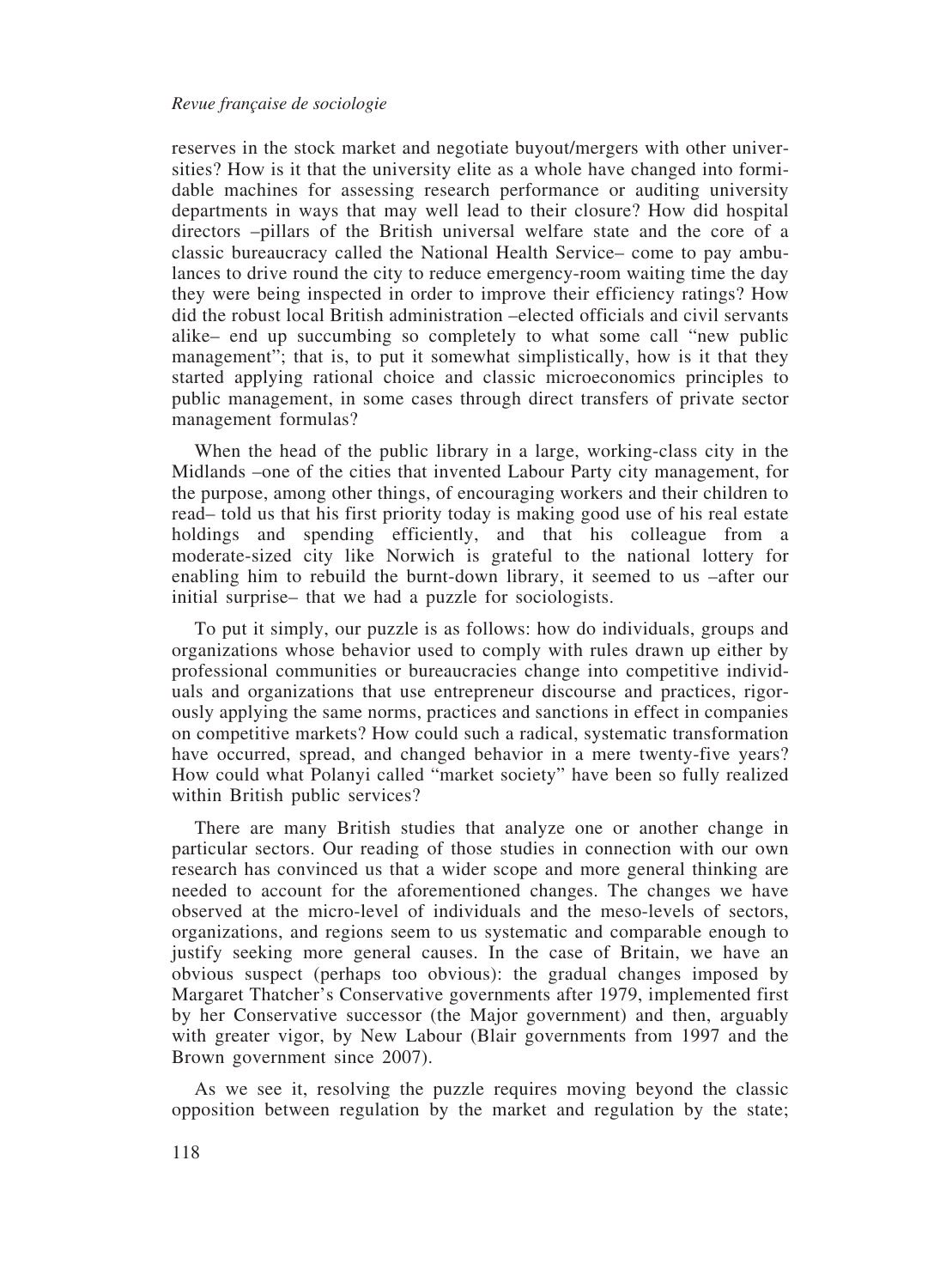between state and market. Market relations are not necessarily a problem for hierarchical or power relations; the two types may in fact reinforce each other. To understand the changes observed in Britain, it seems to us crucial to take a critical view of this opposition, and to show in fact not only the points on which state and market complement each other but also and centrally the role of the state in introducing market mechanisms. In so doing, we hope to help renew sociological study of contemporary state restructuring. The contemporary state is not withering away or losing its grip at the center or merely responding to the market pressure of globalization. We seek to show how the state has in fact strengthened its ability to transform society and steer groups and organizations by introducing market mechanisms into the heart of the public sector and by redefining the rules of the game and the parameters of public action. A detour by way of the classic theoretical works of Marx, Weber and Polanyi on the state and market and an adaptation of them to the contemporary situation are crucial to resolving our puzzle.

This article, then, is one in a set of studies we have been conducting on bureaucracy, governance, public policies, institutions, instruments –in sum, we examine what is beginning to look like a renewed comparative sociology of public policy and the state, with the particularity that it is not state-centered. Not all sociology of the state has disappeared; some has shifted to the fields of public action, governance, state reform and public management. Sociological studies in these areas have made it possible to deconstruct the state, to show how public policy can be a type of collective action, to see it "in action" (Jobert and Muller, 1987) or "in interaction" (Hassenteufel, 1997), to call into question the primacy of the state and public interest. However, while research in the 1980s, responding to studies on the ungovernability of complex societies and the crisis of the state, was highlighting forms of state retreat, decline, erosion, and impotence, some governments were demonstrating that they were fully capable of implementing significant reforms –in Great Britain, for example, occasionally at the cost of violent conflict. These cases called into question the strong-state/weak-state opposition (Burgi, 1992; Gamble, 1994).

Here we seek to show the strength of institutional change and how the public sector imitates the private, *i.e.*, how the state initiates and implements a parallel approach to the one pioneered in the private sector in steering and governance. These parallels between governance in the private and public realms are key in explaining the kinds of micro-level changes in conduct with which we are concerned. We seek to show that Weber's claims that, on the one hand, state policies precede the extension of the market and development of capitalism and, on the other, that the state then imports or imitates the way large-scale enterprise is organized into its own practices are still fundamentally valid: the state has not disappeared, and nation-states still have considerable power resources. Above and beyond their implication in the issues of maintaining order and defense capabilities, state elites are extraordinarily active in promoting economic development, restructuring the welfare state and legislating on ever-more complex problems. Consistent with a suggestion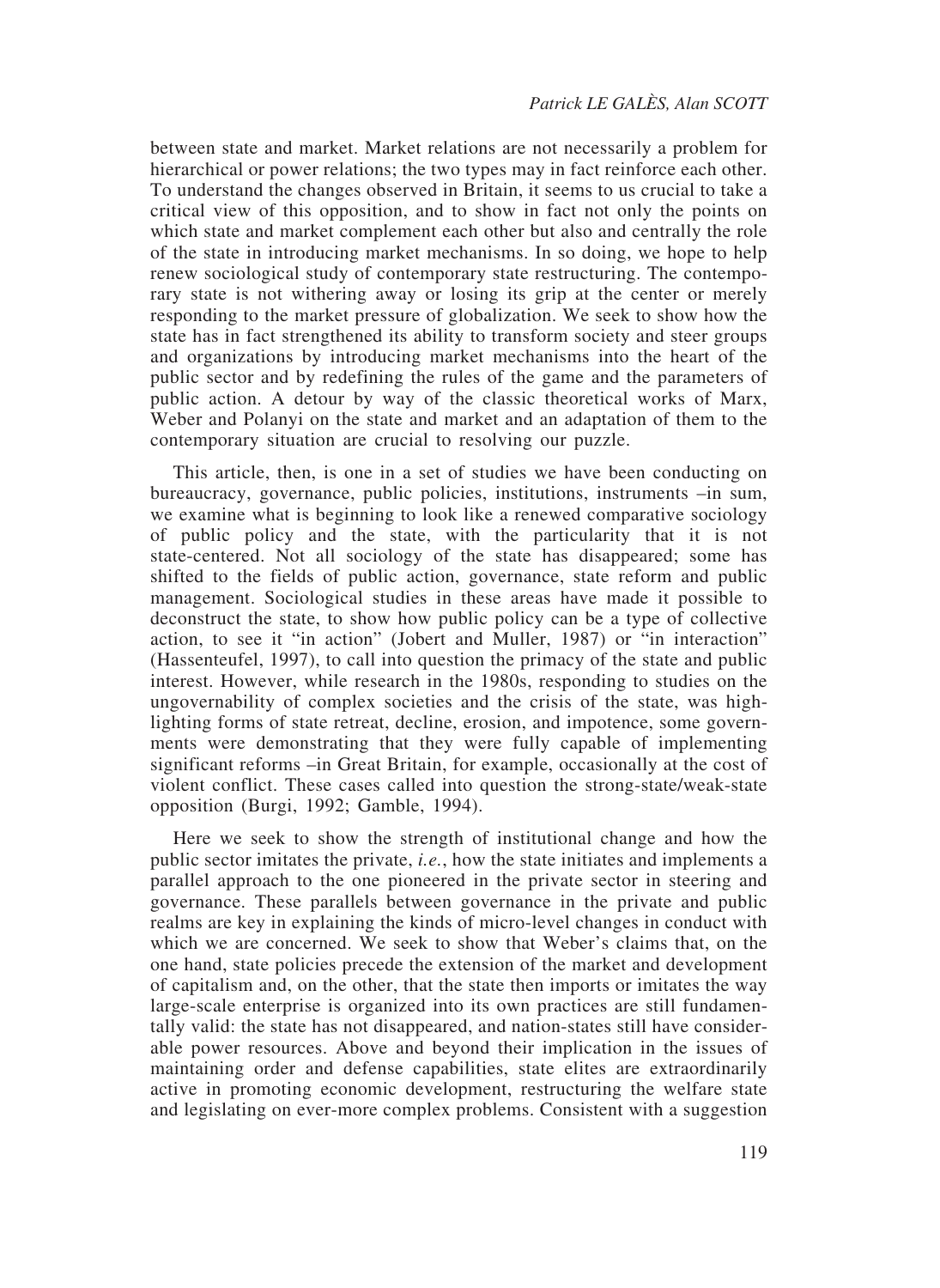made by the Italian sociologist Gianfranco Poggi, our studies belong to a research approach that aims to identify the types of logic driving the restructuring of European Union states, and to bring to light the dynamics operative in "a new cycle of the nation-state" (Poggi, 1996). The contemporary "cycle" of the nation-state in Europe is usually characterized in two ways: a loosening of state constraints on individuals, organizations, regions (the relative decline of what Michael Mann [1997] called "hard politics"); nation-states' adapting to, resisting against, or actively supporting increasingly global capitalist dynamics (Jessop, 2002). In contrast to the thesis of the hollow state, this in no way signifies the decline of the state but rather indicates the directions that state restructuring is taking. Instead of accepting the understanding that state and market are opposed, it seems worthwhile to us to reconsider the notion that they are interdependent, a classic sociology theme for conceiving of how the social order is formed and how actors' behavior is rendered predictable.

Having identified the suspect, we can now proceed to the heart of the matter: the reasons, mechanisms and institutions implicated in bringing about the observed changes in behavior. A useful way of moving forward here is to analyze state/market interdependence. Polanyi and Marx exposed the limitations of the free market utopia, stressing, in contrast, the social and political constructions required for the market to work at all. We therefore hypothesize that the radical changes in the behavior of actors and organizations in Britain result from a state-imposed bureaucratic revolution that first profoundly transformed institutions, then behavior.

The present relatively conceptual text aims above all to analyze the role of the state in changing the behavior of economic and social actors, fairly independently of public policy matters. If the previously noted changes have something to do with Britain's Conservative governments, then what exactly did the state and the various governments do to modify behavior –conduct (*conduites*), as Foucault would have put it– to such an extent?

We will use Weber's term "bureaucratic revolution" to account for the transformation achieved by the British state, and we will examine the case of hospital services in order to identify the mechanisms by means of which this bureaucratic revolution has worked to transform individual and group behavior. In our conclusion we return to the notion of bureaucratic revolution and the state's role in regulating society.

# **Bureaucratic revolution and state/market interdependence: more market, more state, and so more market**

The impact of the radical transformation initiated by Britain's Conservative governments has been shown in many studies, many of them focused on public policies, and by more constructivist analyses, some inspired by the thinking of Pierre Bourdieu or Michel Foucault (Rose, 1991). Our starting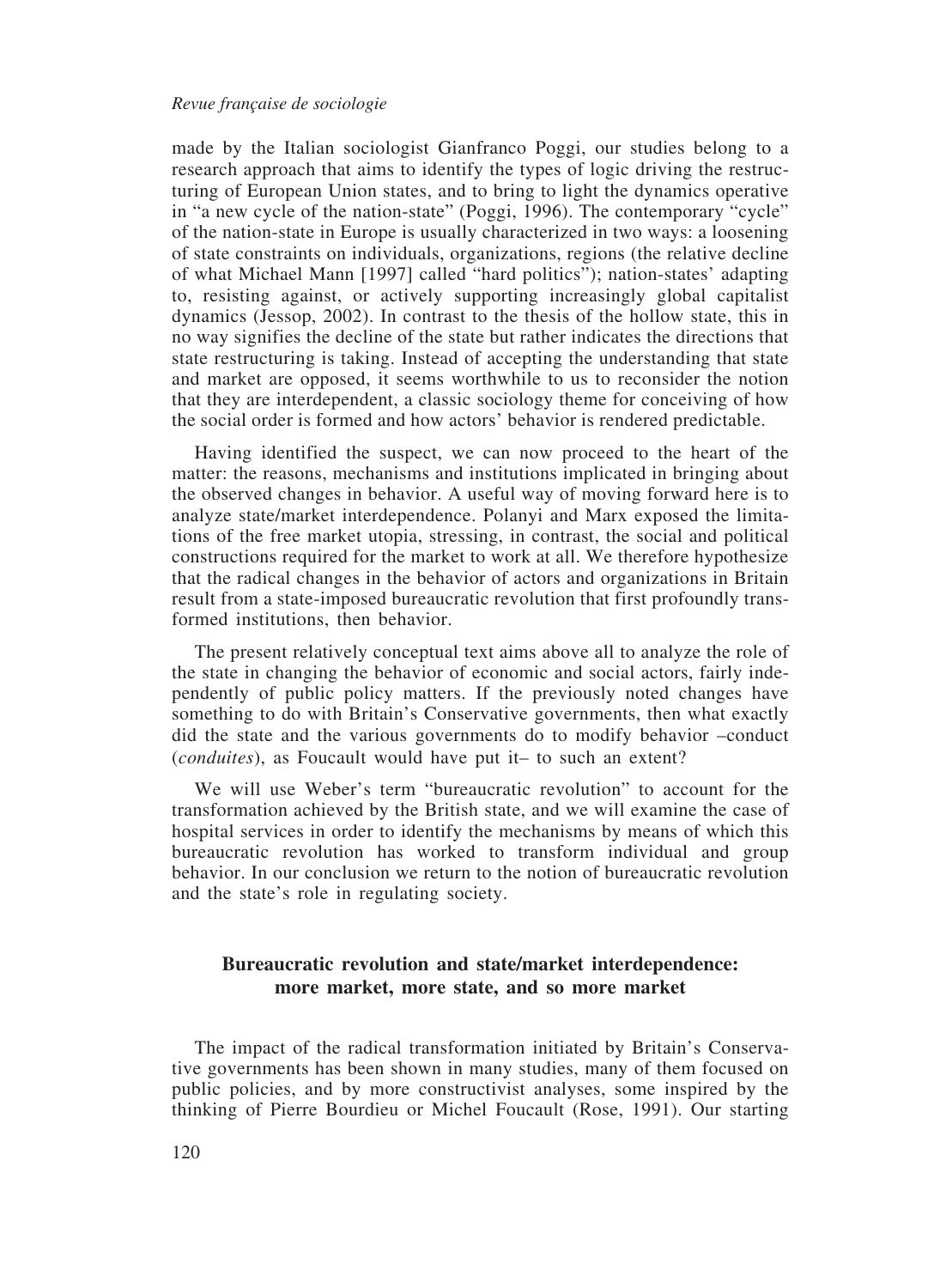point is different. We first sort out quite synthetically some classic texts by Marx, Polanyi and Weber, seeing where these authors stand on the role of the state, to explain these changes in behavior. It seems useful to us to return to the question of the state in the contemporary context of "globalized" capitalism. A part of the social sciences is still structured by the notion of an opposition between state and market, political and market spheres. However, Weber in his analysis of bureaucracy convincingly shows that bureaucracy, the state, and the rational, codified rules of modern capitalism developed alongside each other at the same time: "Viewed social scientifically, the modern state is an 'enterprise' (*Betrieb*) just as a factory is; indeed, this is precisely its specific historical characteristic. The relations of domination are identically determined in the two cases." (Weber [1918] 1988, p. 321). The state, in Weber's account, gradually imported or imitated forms of organization initially devised for commercial and industrial activities. Weber points out the importance of standardization procedures in both spheres: they are what guarantee predictability of behavior and results. In other words, the development of the state and the development of capitalism share a fundamental feature: reasoning in terms of bureaucratic rule and rational calculation. This seems to us of striking relevance today: the implementation of public policies and reforms related (to varying degrees) to what is now called "new public management" (Ferlie et al., 1996; Pollitt and Bouckaert, 2000) is a contemporary illustration of Weber's understanding that business management models were imported into the public sector.

### *Mobilizing the state in the service of capital?*

In classic approaches, state-driven transformation of society is typically analyzed in neo-Marxist terms. This was very much the case in Great Britain during the Thatcher years. Marx was the first thinker to have shown that the self-regulated market, the putatively free and effective play of market forces, amounts to a utopia. On Marxist and neo-Marxist accounts, the state played an essential role, namely in connection with primitive accumulation of capital and with ideology, the latter a reflection of the dominant force in society. This argument has been applied in various empirical studies; *e.g*., Logan and Molotch's classic 1987 sociological study of urban growth coalitions and how urban real estate markets operate in the United States, which empirically clarifies the social role of the state in growth coalitions: the state first intervenes as guarantor of social order, namely through ideology and by regulating the various social interests (a classic neo-Marxist argument), as social order is an essential condition for real estate investment; it later intervenes in the accumulation phase, making below-market-price land or subsidies available to real estate developers.

This type of analysis has been used to explain the changes in British society. The role of the state in Thatcher's political program is understood to have recreated the conditions for profitable accumulation. Such analysis also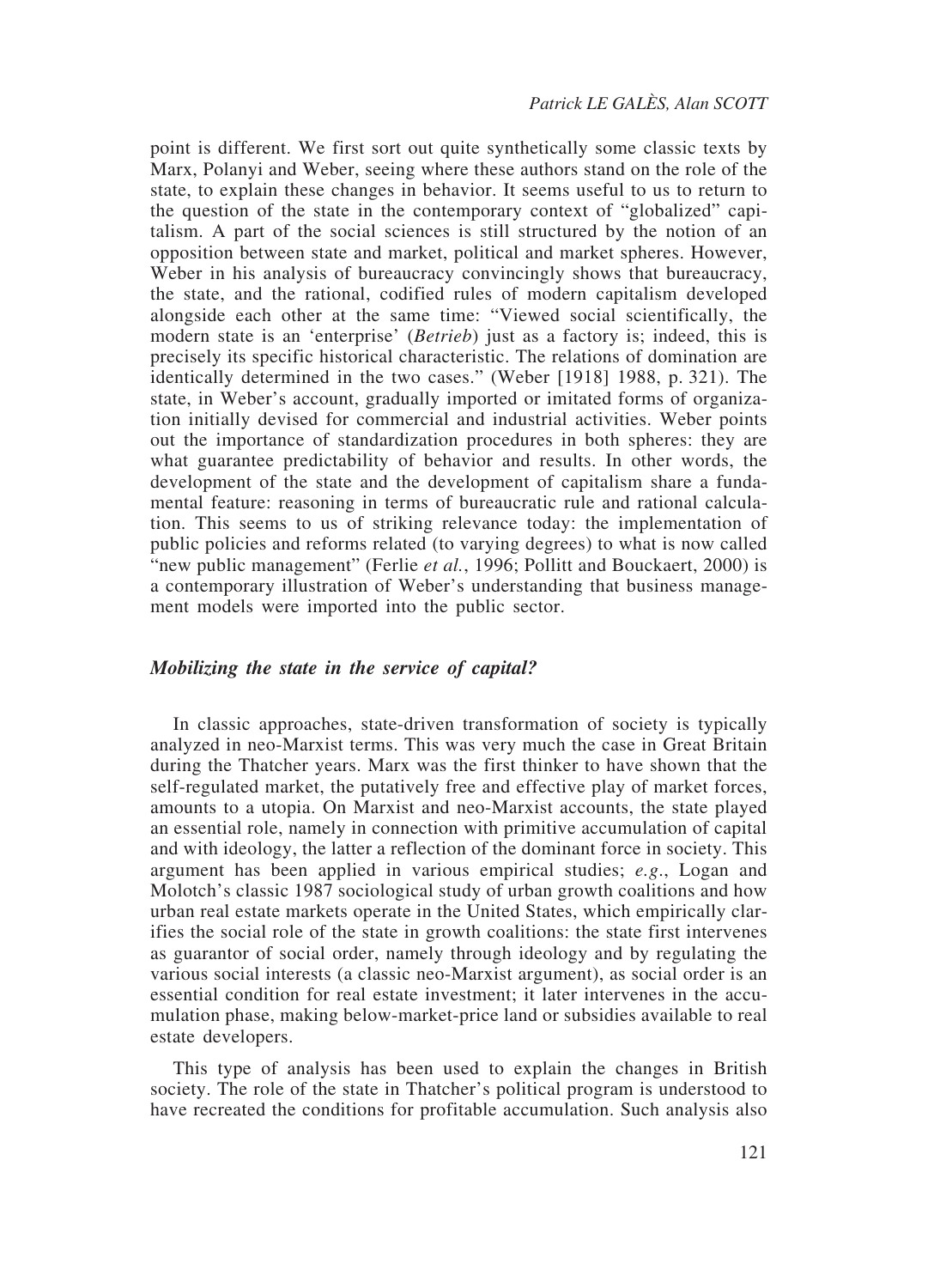emphasizes ideology and maintenance of social order. Many authors stressed the shareholder democracy's use of ideology, the nationalist mobilization during the Falklands War and the government's obsession with security.<sup>(1)</sup> Other authors focused on maintenance of social order, analyzing how the courts became implicated in regulating occupational relations, the legislative limitations imposed on unions, and the confinement of sections of the poor. On this view, the retreat of the state and the drastic reduction in state intervention, together with privatizations, allowed for the creation of new markets that were then subsidized by the state; the state put in place the conditions required for investment and, in some cases, speculation. There was indeed close cooperation –a growth coalition, to use Logan and Molotch's term (1987)– between the financial interests and the main state economic actors for the purpose of ensuring economic development. The state in this case did not disappear; indeed it organized that phase, determined its pace, played the role of regulator to the full, while also subsidizing the accumulation phase.

Do these accounts suffice to piece together our puzzle? Not really. Though analysis in terms of ideology, beliefs, and interest coalitions does help explain the mobilization of part of the British population around Thatcher's neo-liberal program, it does not explain routine behavior, changes in it, and the micro-transformations regularly observed in everyday life. All these dimensions go beyond the strictly political dimension taken into account in Marxist analysis of the state's role. The changes we are considering are more far-reaching: they are properly social changes. Explaining the state's ability to change British society, as neo-Marxists did, with reference to Thatcher's (and the subsequent) neo-liberal project is important but may not be sufficient. What is needed is more in-depth analysis of the strength of the social changes associated with this political project, the mechanisms that were operative, and a fuller appreciation of the *continuing* role of the state.

### *The state creates market society by reorienting the behavior of market actors*

Marx brought to light the political and economic wellsprings of market operation, but it was Polanyi who developed the more thorough critique of the ideology of the self-regulated market and its effects on industrial societies. In his famous work of 1944, *The Great Transformation*, Polanyi emphasizes much more than Marx had the importance of social and political parameters in market activities. In addition to his celebrated analysis of the embedded market, he underlined two features that are essential to understanding what he called market society in a capitalist system. First, and with much greater precision than Marx, he stressed the state's ability to create, manipulate, and sanction the behavior of actors on the market; that is, to shape and orient

<sup>(1)</sup> These analyses were developed in the 1980s by thinkers associated with the magazine *Marxism Today* who were trying to get out of the Marxist mold by taking into account cultural studies analyses (Stuart Hall's, for example) or analyses of post-Fordism.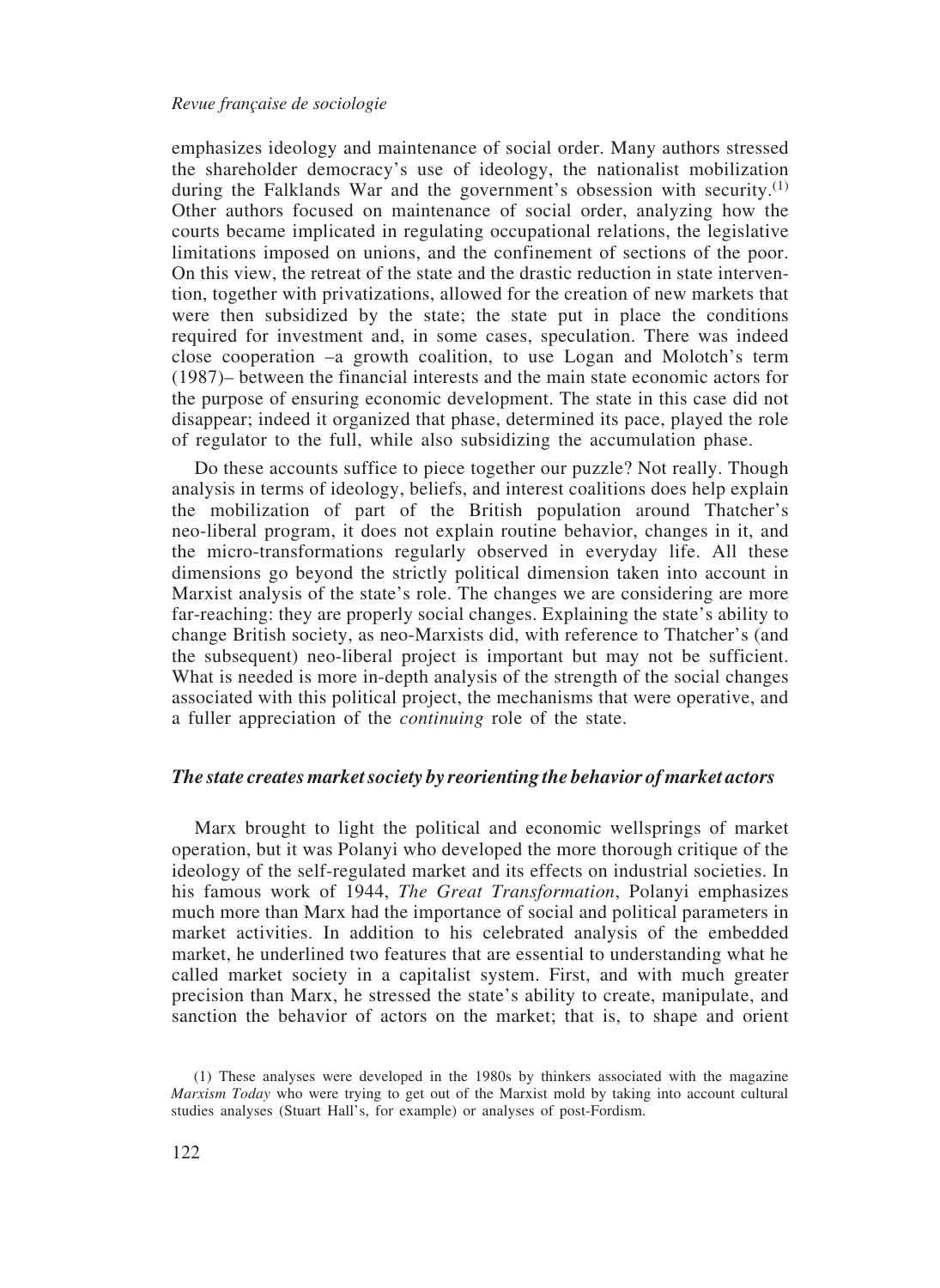behavior by defining the parameters of market activities. Second, he emphasized the fact that a market society requires particular social conditions and behavior, which go beyond property rules or ideology. In order to function, the self-regulated market has to be organized within a "market society", and such societies do not spontaneously emerge but have to be constructed and developed, namely by the state. For Polanyi, the self-regulated market was an institutional structure created and planned through state-led intervention. And he showed how the development of the self-regulated market required massive, continuous state intervention –interventionism– and control: "Regulation and markets, in effect, grew up together. The self-regulating market was unknown." ([1944] 2001, p. 71).

The central question remains: what is market society? How was it created? Polanyi turned to anthropology to develop his critique of economic liberalism, purporting to show that *homo economicus* is the product of market society, not the other way round.

Following Polanyi, we would insist that a market society cannot be defined exclusively in terms of the two Marxist components –*i.e*., a society in which abilities to resist market mechanisms have been annihilated by constraining legislation; a society in which a neo-liberal program has become hegemonic in Gramsci's sense. As we see it, it also has to be defined as a society in which the daily behavior of organizations and individuals is oriented and indeed constrained by –brought into line with– the principles of market economics. This understanding will allow us to move forward in resolving the puzzle, as long as we specify a mechanism<sup> $(2)$ </sup> and a process that make it possible to "realign" behavior or conduct in this way. These are as follows: 1) control and destruction of social relations, 2) the creation of market actors by mechanisms that minimize insecurity and unpredictability.

The first argument is familiar; it is at the heart of Polanyi's work. He gives numerous grim examples of how traditional social structures, social solidarity and institutions were battered and ultimately destroyed by the market. By not only enabling but actually encouraging actors to behave efficiently as rational, egoistic actors, market regulations destroy the normative foundations of institutions and collective action. The state can help create such foundations. It can introduce and maintain a set of rules that constitute the parameters within which market mechanisms can have an impact. Market society is constructed first of all by institutions that delegitimize other kinds of behavior and/or make self-regarding rational behavior more efficient and legitimate.<sup>(3)</sup>

(2) We use the term mechanism in Gambetta's now classic sense, adopted by Hedström and Swedberg: "I take 'mechanisms' to be hypothetical causal models that make sense of *individual* behavior. They have the form, 'Given certain conditions *K*, an agent will do *x* because of *M* with probability *p'.*" (Gambetta, 1998, p. 102).

(3) This is the perspective of neo-institutionalists who reject the "methodological individualism" shift supported by Brinton and Nee (1998) and analyze instead the way actors and interests are partially constructed by institutions (Powell and DiMaggio, 1991).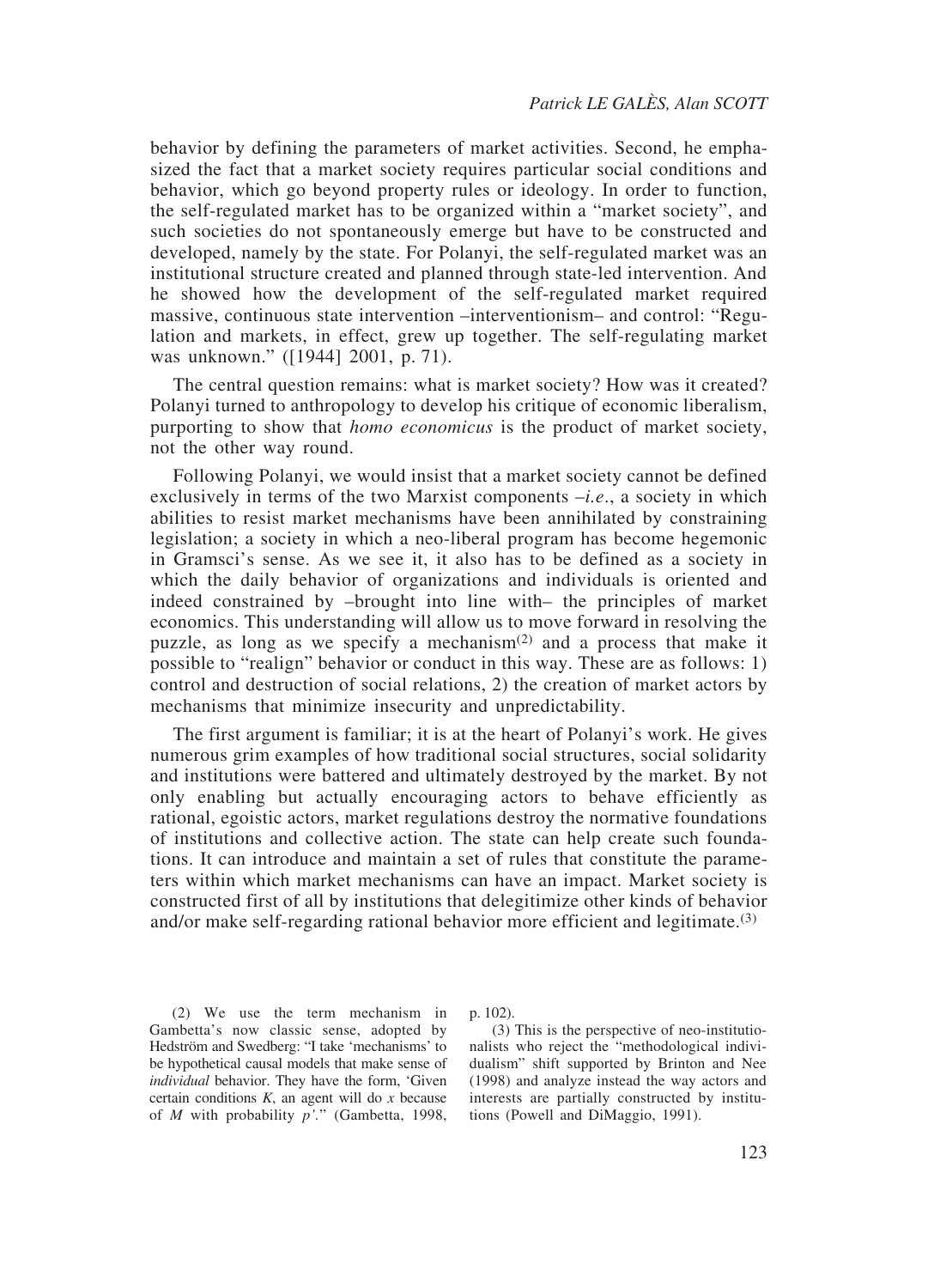Creating structures for rewarding and sanctioning individuals is the second fundamental point in our argument. These structures work to produce and reproduce the social order. This brings us back to Weber's analysis of bureaucracy.

## *A new bureaucratic revolution?*

As we see it, the altered behavior of individuals and organizations, in the British case, can only be understood in terms of the power to transform society; a power, on Weber's account, possessed only by bureaucracy. He used the term "bureaucratic revolution" to characterize the ways in which individual conduct is changed "from without" by altering the conditions to which they must adapt. In his analysis, bureaucracy as a revolutionary force stands opposed to the other great revolutionary force, charisma: "As we have seen, bureaucratic rationalization can also be a revolutionary force of the first order vis-à-vis tradition. And it has often been such. But, like every transformation of the economy, it revolutionizes by *technical* means, in principle 'from the outside' [*von außen her*]: first facts and rules [*Dinge und Ordnung*], then, on that basis, people; the latter by altering the conditions to which they must adapt [*Anspassungsbedingungen*] and then perhaps by increasing their opportunities to adapt [*Anpassungsmöglichkeiten*] to the outside world by setting rational ends and means. In contrast, the power of charisma rests upon belief in revelation and hero worship, on the emotional conviction of the importance and value of a manifestation of a religious, ethnic, artistic, scientific, political, or whatever sort; in heroism (be it ascetic or military), in the truth of wisdom, in the magic of grace, or some such. This belief revolutionizes people 'from the inside' [*von innen heraus*] and seeks facts and rules according to its own revolutionary will and character." ([1922] 1972, pp. 657-658).

Charisma and bureaucracy are indeed two revolutionary forces for social change, *i.e.*, for the destruction of traditional social systems and the creation of new systems, with all that this implies of violence and resistance. The two forces are nonetheless profoundly different. Charisma operates in particular, contingent contexts, is hard to control, indifferent or hostile to the economy (*Wirtschaftsfremd*), and aims to change individuals and their culture "from within" via the mechanism of *conversion*. By contrast, the transformative power of bureaucratic rationalization is perfectly compatible with economic modernization; it makes behavior more predictable and works to organize the social order on the basis of calculation, efficiency and rationalization. This is a force that creates new institutions that then help define actors and their interests via the mechanism of *adaptation*.

This brief comparison of Polanyi's market society and Weber's bureaucratic rule highlights the reward structures that work to produce the social order. In both these types of social order, stability is ensured by creating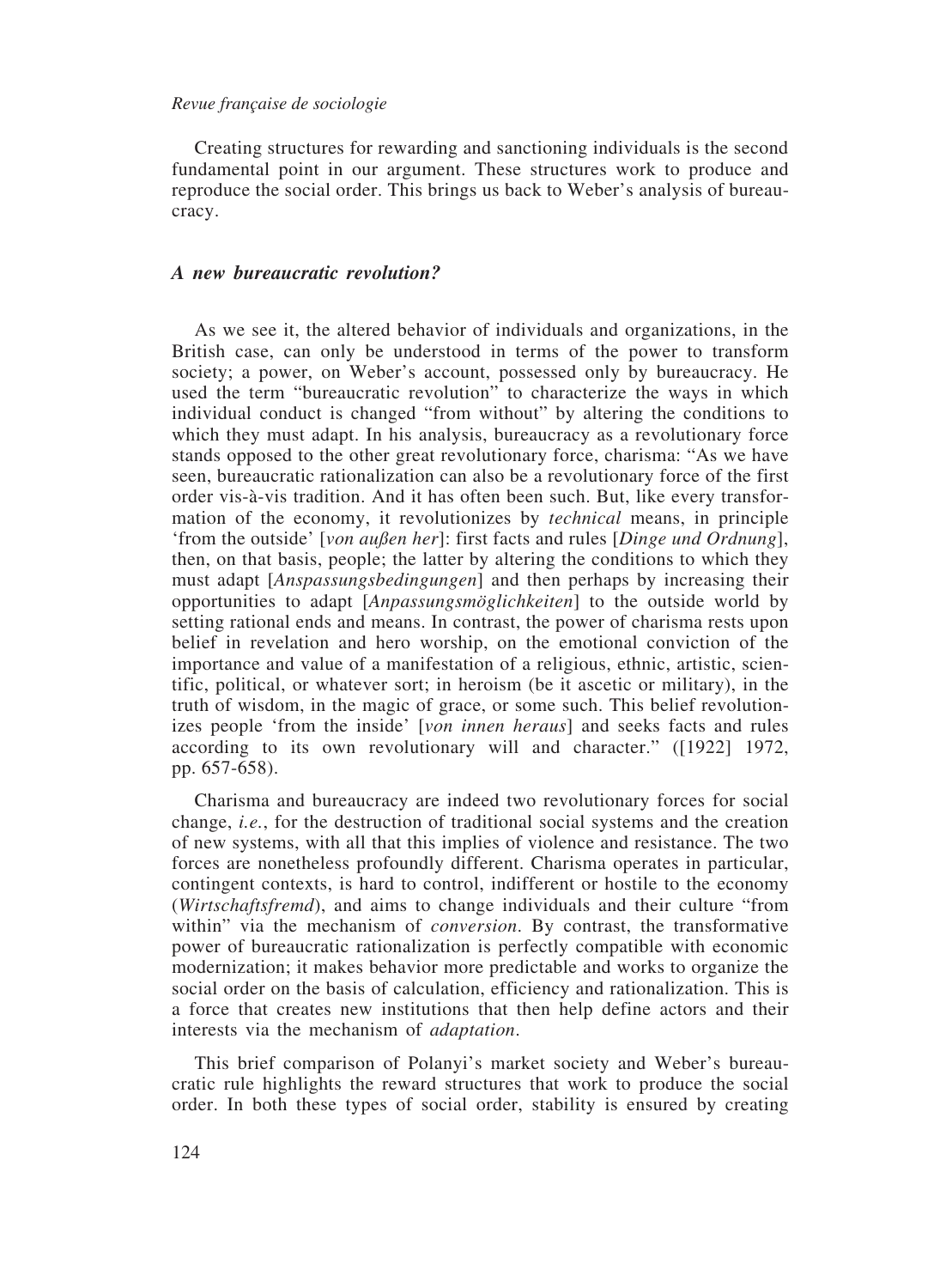reward systems that guarantee a certain level of behavioral predictability.<sup>(4)</sup> Scott (1996) has suggested differentiating between the two types of social order by looking at what techniques and instruments are used to ensure action and action result predictability, and what intermediaries are assigned the task of oversight. However *–*and this is our main point here*–* not only do the decidedly different types of logic operative in market and state correspond to compatible forms of social organization, they are in fact complementary forms.

Weber's classic analysis of bureaucratic instruments shows the effects of "command and control" mechanisms on the behavior of civil servants, who have to obey their hierarchical superiors.<sup>(5)</sup> However, Polanyi is more skeptical than Weber about the law's ability to guarantee social stability in market society. The question of actor obedience and loyalty within a bureaucratic rule system, independently of control and surveillance mechanisms, is a classic one in the social sciences.

Bismarck's famous remark that providing a state-paid retirement pension was the best way of guaranteeing civil servant loyalty puts us on the track of incentives, *i.e*., the rewards available to a bureaucracy. This is what provides civil servants with stability and predictability, in exchange for which they supply obedience and loyalty. When loyalty is systematically rewarded, actors can be commanded and their obedience relied upon. Exaggerating slightly, we could say that Weber suggests that stability and predictability are two key mechanisms for securing civil servant loyalty and predictability of the results of actions taken by those subject to bureaucratic rule. However, Weber is clearly aware that bureaucrats are ill-adapted to innovation, instability or leadership. Stability, which is what makes predictability possible, does not characterize market relations. We do not yet have a means for understanding how an unstable social order such as the market can produce stability.

In using Weber and Polanyi this way, we seek to draw attention to an insight of theirs that is occasionally neglected by sociologists; namely, the properly political *–*not merely social*–* construction of the market.(6) It is important to specify, however, that the two authors were originally interested in the emergence of the self-regulating market, not changes in state

(4) Polanyi argues that market societies are based on individual motives that combine profit-seeking with fear of want, or, in more urgent terms, "the profit motive and fear of starvation". This is fairly close to Weber's analysis of reward structures in the capitalist system. Regarding fear of starvation, Weber and Polanyi follow Marx: what led peasants to accept work contracts was the fact that they had no means of acquiring the means of production. Weber went further, drawing up a list of all occupational categories in the same situation, including soldiers, civil servants –and scientists. He explained that Russian soldiers in World War I continued to fight even when they had had enough because doing so was their only means of survival. Regarding the "profit motive", the *Protestant Ethic* is quite clear on how that ethic justifies profit-seeking.

(5) We have deliberately simplified Weber's approach here for analytic and heuristic reasons. Weber's analysis is, of course, more complex.

(6) For a good example of political construction of the market, see Lorrain (2005) on the three models of urban capitalism.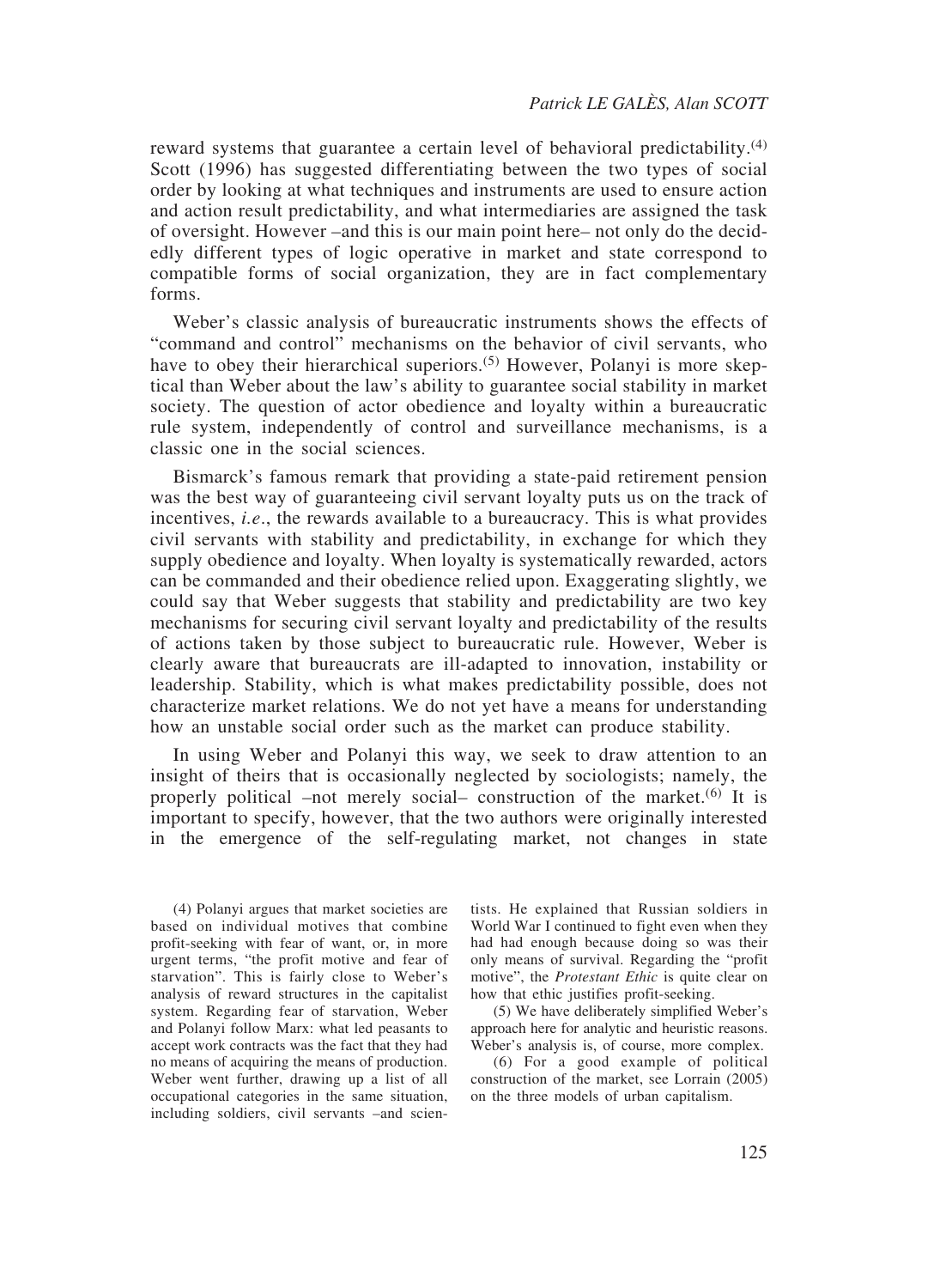management as such. Weber does not analyze the market as a utopia in the way Polanyi does. But though Weber does not develop the idea of embedded or dis-embedded economic relations, nor does he think of the market as a spontaneous order, but rather as a relatively recent invention, even an artifice. In his St. Louis lecture of 1906, he spoke in near-Polanyian tones, distinguishing the old economic order from the new in terms of motives and organization principles: "The old economic order asked: how can I give, on this piece of land, work and sustenance to the greatest number of men? Capitalism asks: from this given piece of land, how can I produce as many crops as possible for the market with as few men as possible?" (Weber [1906] 1948, p. 367). Regarding peasantry or "rural life", he concludes the paragraph with reference to "the thousands of years of the past struggle against the invasion of the capitalistic spirit" (*ibid*.).

We are well aware that we are using a different analytic framework from the one envisaged by these authors. Likewise, for our analysis of contemporary developments, we have borrowed Weber's analysis of the political construction of the market and what is for him the crucial point of behavioral stability and predictability in a legal, rational bureaucracy, which he opposed to the unforeseeable, discretionary nature of administrations in bygone periods, which made it more difficult and perilous for private actors to know what to expect. The creation of a rule of law and a bureaucracy whose behavior is predictable is therefore essential in Weber's thinking on the political construction of the market.

Our analysis thus shifts somewhat away from Weber's original in terms of "bureaucratic revolution". We have borrowed his category of predictability in order to show how, in the opposite way, the state can in fact render the behavior of individual and collective actors predictable by promoting incessant change, destabilizing institutions, and creating a new sanction and reward system.

Market system actors' behavior is not usually cast in such terms as obedience to orders, but rather in those of the pursuit of self-interest. This poses a problem for market society's social stability. How can the predictability of actions and their consequences be ensured when actors are no longer obliged to be loyal within a stable, predictable environment? Polanyi rightly points out that pure market society is a mere utopian idea because the market raises insurmountable problems of social stability that can only be resolved by recourse to non-market resources and regulations.

From his point we derive the following proposition: market relations do not necessarily constitute a problem for hierarchical or power relations; the two types of relations may actually be mutually reinforcing.

The question of controlling and orienting society in ways that go beyond "command and control" instruments and direct hierarchy-driven interventions is at the core of contemporary studies of the state, governance, regulation, the increasing number of dialogue and steering instruments, instruments for inter-individual and inter-organization consulting (Salamon, 2002; Hood,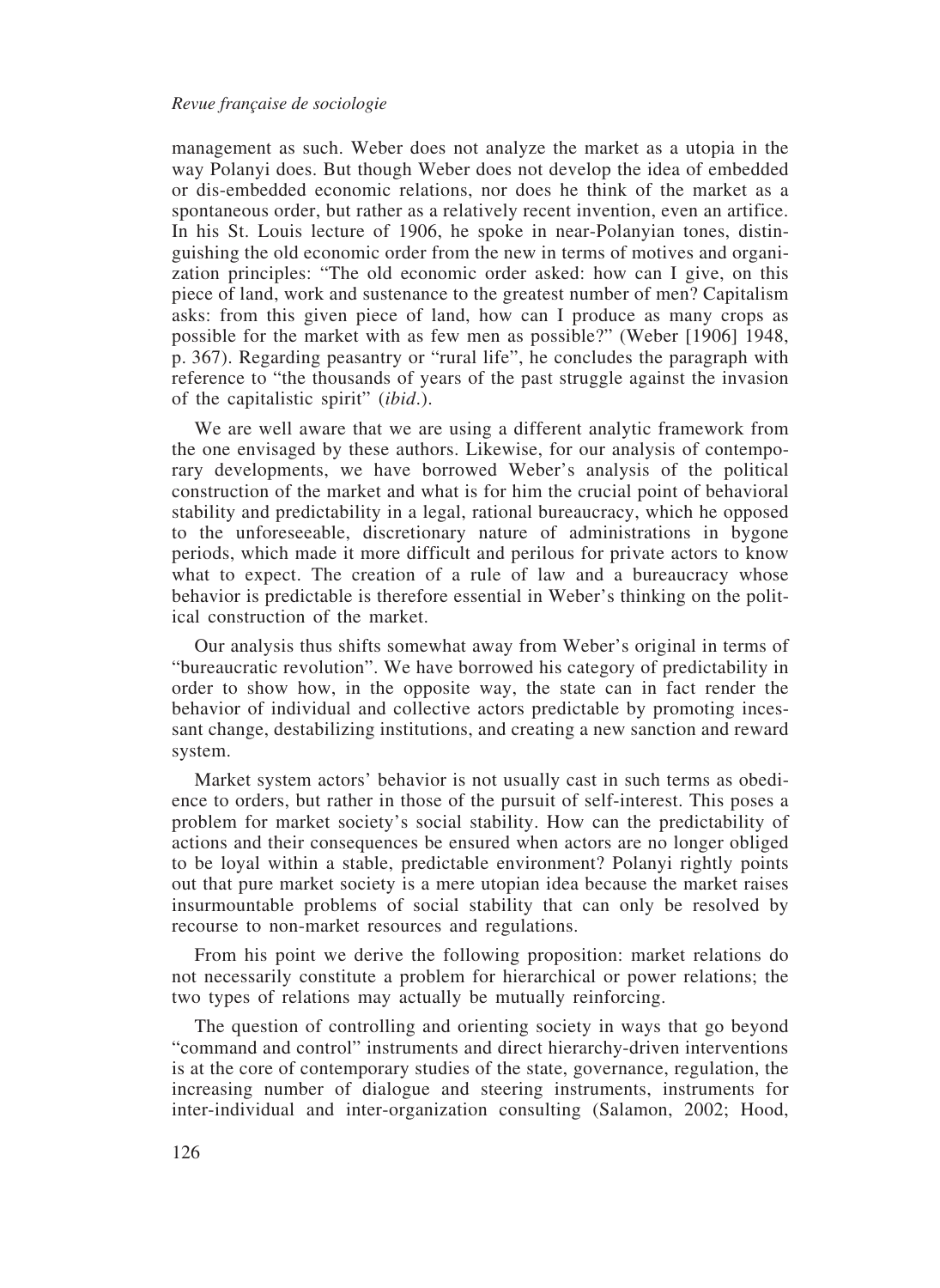2007; Hood *et al*., 1999; Politt and Bouckaert, 2000; Lascoumes and Le Galès, 2004, 2007). Studying the German situation and the ungovernability of complex societies, Mayntz (1993, 1999) raised the question of how autonomous actors, groups, networks and social subsystems could be coordinated and steered. In contrast to these studies within the field (or construction site) of governance, our study starts with radical change in individual and group behavior at the micro level *–*behavior that is very much in line with market society. How does a state succeed in producing this transformation? By what mechanisms?

In other words it seems important to give priority to the institutional transformations that result from state and bureaucracy commands and their effects on actors' behavior and orientations, rather than to beliefs, politics and ideas. This hypothesis is examined below in the light of an empirical case: the transformation of British health care, the National Health System (NHS).

### **Competition, discipline, sanction, reward**

The changes in actor and organization behavior observed in Britain are explained, as we see it, by a "bureaucratic revolution" in Weber's sense, implemented by governments from 1979 onwards. The state created institutions and introduced regulation by the market, thereby gradually modifying everyday or routine behavior.

Explaining how the changes that constitute our puzzle became possible and acceptable is beyond the scope of this article. However, for understanding the British case, it seems worthwhile to recall the role of the state and the political context of the 1970s.

# *A less interventionist, centralized state governing "at arm's length", weakened by the economic crisis*

It is perhaps useful to recall that Great Britain is a multinational kingdom to which the word "state" cannot be readily applied, as analysts have long noted. Britons are subjects of the Crown, and the central government is only one component of the state, itself represented by the monarch. The notions of common good, general interest, public domain are quite distinct from the question of the state. There is no body of public law in common-law countries.(7) The British political system, classically designated the "Westminster model", is organized by and around Parliament, and there is no written constitution. Historically, the central government has not played the same role as in France or Scandinavia. The powerful elites of the business and financial

<sup>(7)</sup> This classic affirmation has been rendered irrelevant by the Europeanization of law and the emergence of quasi-public law in Great Britain.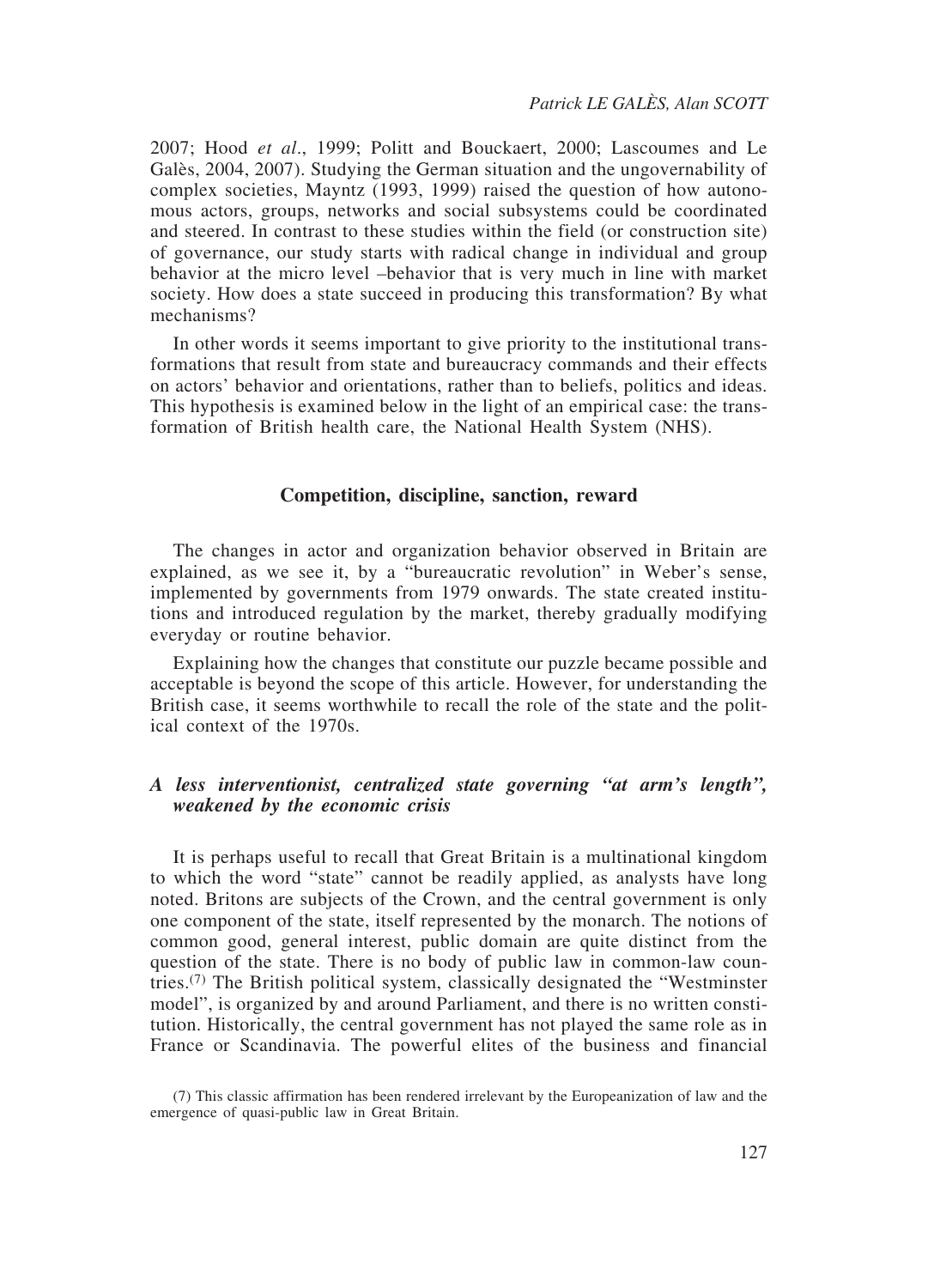world, particularly the City of London, have always been sharply critical of state intervention. The relatively low level of state intervention is reflected by the relatively minor historical weight of public spending as a percentage of GDP, except during the 1930s and after World War II, though long-term trends are strikingly parallel and relative gaps have not widened over time.

|                | Around<br>1870 | Around<br>1913 | Around<br>1937 | 1960 | 1994 | 2000 |
|----------------|----------------|----------------|----------------|------|------|------|
| United Kingdom | 9.4            | 12.7           | 30             | 32.2 | 42.9 | 39.2 |
| France         | 12.6           |                | 29             | 34.6 | 54.9 | 51.4 |

TABLE 1. – *Changes in the weight of public spending as a percentage of GDP*

*Source*: World Bank figures, updated for the OECD's *Economic Outlook*.

This in turn means that the central government has had a less interventionist role than in France and that market mechanisms and the professions (or "the club") have continued to play a more important role in how the country is governed (Moran, 2003). Comparisons in terms of state traditions, type of welfare state (Esping-Andersen, 1990) and variety of capitalism (Shonfield, 1965; Crouch and Streeck, 1998; Hall and Soskice, 2001) bring to the fore the British state's roles of arbitrator, preserver of tradition, and regulator.

But this did not prevent the state from developing highly effective "hands off" or "arm's length" governing modes on the basis of a London civil service elite (Moran, 2003; Burgi, 1992). However, analyses of public administrations have classically criticized not just the small, elitist central administration but what their authors consider relatively inefficient, dysfunctional local authorities and services such as the railroad system and the imposing National Health Service organization.

It is important to bear in mind the depth of the crisis Britain found itself in the 1970s. Internally and externally, the country was thought of as the sick man of Europe. The country's state of economic decline, particularly pronounced in the industrial sector, was made starkly clear by its 1975 appeal to the International Monetary Fund during an unprecedented financial crisis and by the reiterated strikes that culminated in the 1978-79 "winter of discontent". The issue of decline had haunted political debate among historians since the late nineteenth century. Moreover, the crisis-struck Britain of the 1970s was profoundly divided: Scotland was mobilized but the referendum that would have won it a new status was not passed; the UK's unenthusiastic entry into the European Community in 1973 had deepened political divisions inside the political parties; the political and trade union left had become much more radical, leading to numerous labor conflicts. These divisions produced strong political instability, as reflected by the surprise victory of Heath's traditional Conservatives in 1970, the return of Labour in 1974 in a double election, the sudden resignation of Prime Minister Wilson, replaced by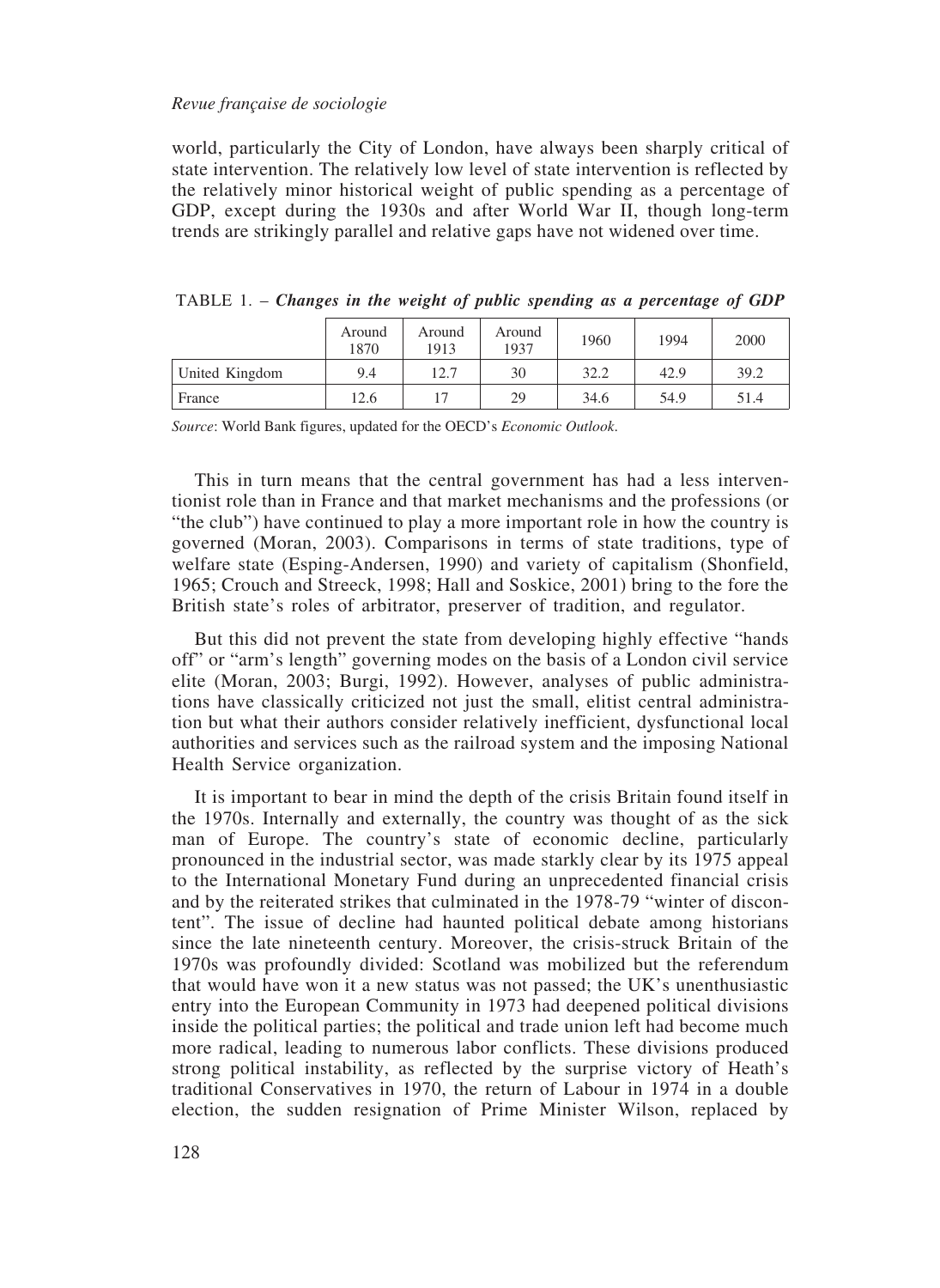Callaghan in 1976 after a bitter struggle within the Labour Party, and finally the 1979 elections, where Labour seemed caught in an impasse.

Thatcher's program did not elicit much enthusiasm, but other solutions had failed. The calls for a return to a less interventionist and more efficient state model, for individual and family dynamism in place of labor unions and public sector bureaucracy, for restoring Britain's greatness, resonated with the population. Even in their minority governments the Conservatives had proposed a way out of the crisis that relied on tried and true models and myths, such as the superiority of market regulation over a public sector that was neither strongly legitimate nor efficient. The electoral system gave a clear majority to the Conservatives: 42% to 45% of the votes. Thatcher won three consecutive elections, enabling the Conservatives to pursue their program for eleven years, and John Major, her successor won a fourth. These consecutive election victories profoundly weakened the opposition.

British governments, particularly the Thatcher governments, used classic state instruments to impose market discipline on the British economy, reducing labor union power, privatizing public housing, slashing public spending. These points are made quite clearly in Gamble's famous study, *The Free Economy and the Strong State* ([1988] 1994). Here we mean to bring to light other dynamics, which seem to us just as important, and which we have grouped together under the term "bureaucratic revolution".

The example we use brings to the fore two mechanisms that seem to explain medium-term changes, *i.e*., changes over a ten-year period. In practice the two mechanisms combine in most sectors, but they are analytically distinct.

The scope of this article allows for no more than a limited case-study demonstration. We have chosen a stylized presentation of the change mechanisms implicated in one such case, a presentation that makes them appear fleshless and suggests they were able to run without contradictions or unintended consequences, without eliciting any resistance. Contradictions, unintended consequences and resistance are of course very important, but they are not the focus of this article. We do mention them in the conclusion, however.

# *Creating an internal market: competition and a new system of rewards and sanctions for creating rational, selfish, competitive entrepreneurs and individuals*

For Thatcher's Conservatives, the public sector was the cause of Britain's many ills, and their first priority was to transform and reduce the weight of this sector while lowering taxes.

From 1979, then, it became a relatively systematic strategy of British governments to create internal markets or quasi-markets for producing and supplying services within the public sector, thereby transforming or, in New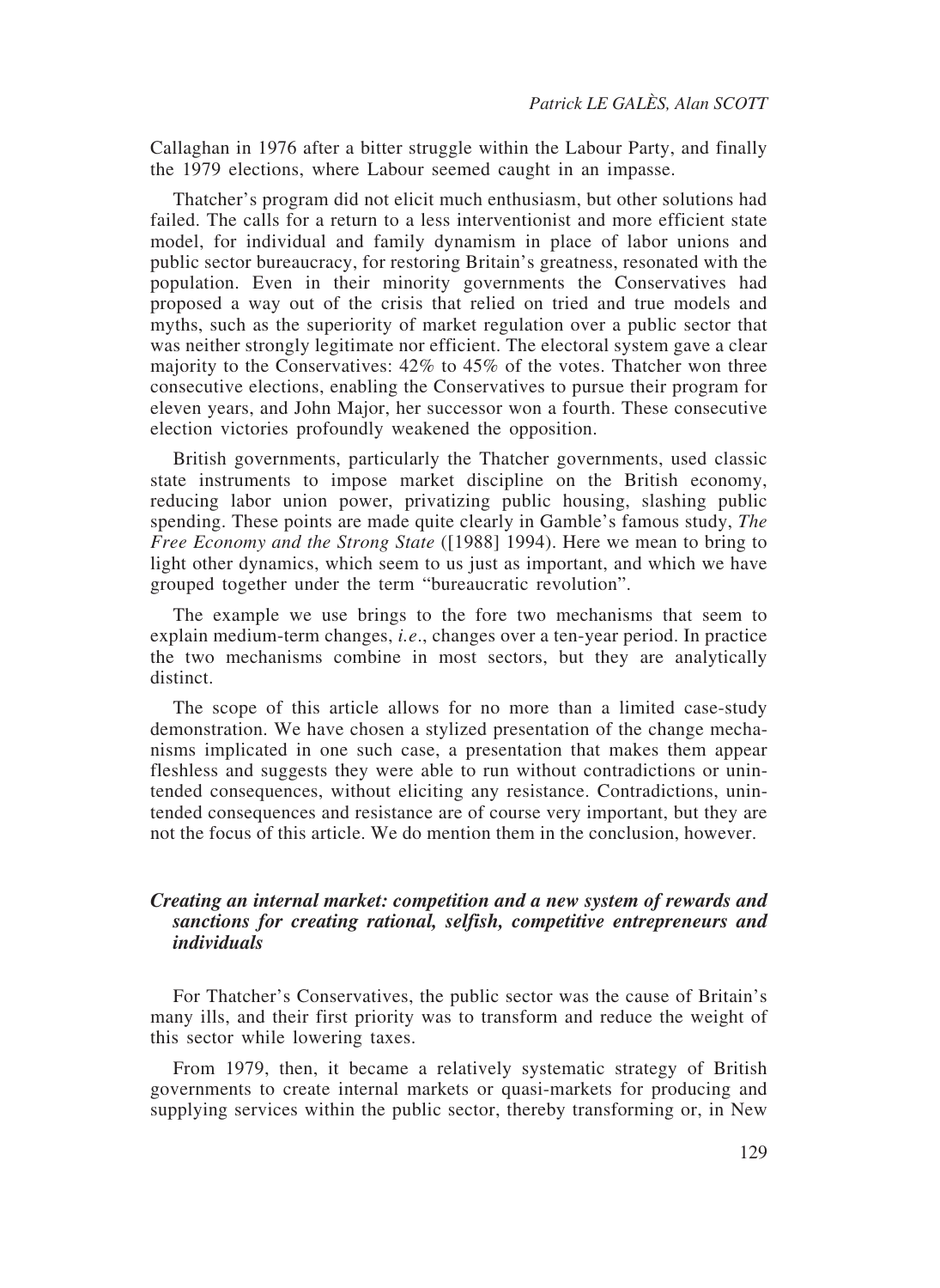Labour language, "modernizing" various sectors.<sup>(8)</sup> The method was fairly simple; it involved organizing provision of public goods and services on the basis of market principles *–i.e*., competition and trade based essentially on prices and contracts*–* and establishing a clear "purchaser/provider split". Making a profit became the structuring principle for organizing goods and services supply and the workforce. To attain this goal, Britain's massive vertical, hierarchical bureaucracies were replaced by a set of smaller, relatively autonomous "agencies", less tightly controlled by "command and control" instruments. Each agency was responsible for keeping within its annually fixed budget. The agencies' relative autonomy allowed for managing human resources in ways that did not comply with the civil service rules in effect or acknowledge the weight of labor unions. A segment of agency director and staff salaries could vary as a function of agency performance *–*namely financial performance.

Each agency bought and sold services to others, sometimes within the same organization, ministry, or hospital. Agency goals depend of course on agency area of intervention, but all had to comply with the fundamental public management doctrine first formalized by the Thatcher government as "value for money". The term is inspired by audit practice (Saint-Martin, 2000) and includes three principles: 1) obtaining public policy inputs at the lowest possible cost; 2) getting the best possible performance for the given input level; 3) being as efficient as possible in attaining the stated goals.

Many agencies were not granted a monopoly over the given task or function; either their geographical perimeter was enlarged or their functions were diversified. In other words, agencies often found themselves competing with other organizations.

Marxist authors were already analyzing the effects of competition on organization and individual discipline (Harvey, 1989). Harvey stressed the regulation mode implied by competition *–i.e*., externally imposed discipline*–* and the sanctions threatening anyone who did not play the game. Competition was codified by the agencies themselves, the government, in some instances the media; all helped in developing rankings and performance indicators that would work to make the logic of competition seem natural and desirable. This

(8) The notion of quasi-market designates aspects of public service supply that cannot be or have not been privatized but are nonetheless organized according to market principles, specifically, competition among production units or service providers. The internal market of Britain's National Health Service is an oft-cited example of a quasi-market. Patients can only gain access to hospitals through their general practitioner (GP); the National Health Service allocates an annual budget sum to GPs for "purchasing" operations from hospitals that provide what they [the GPs] consider good quality for the price (quality/price ratio). The

government hoped physicians would get hospitals to compete with each other, which would improve the service provided by hospitals; *i.e*., the quality and price of operations. Paul du Gay (2004, p. 46) describes quasi-markets as a form of hands-off governing: "What we have here, then, is neither traditional Weberian bureaucracy nor a free market but a governmentally constituted quasi-market. It is the formation of opportunity structures and environmental parameters rather than routine daily decisions that is the object of organizational manipulation."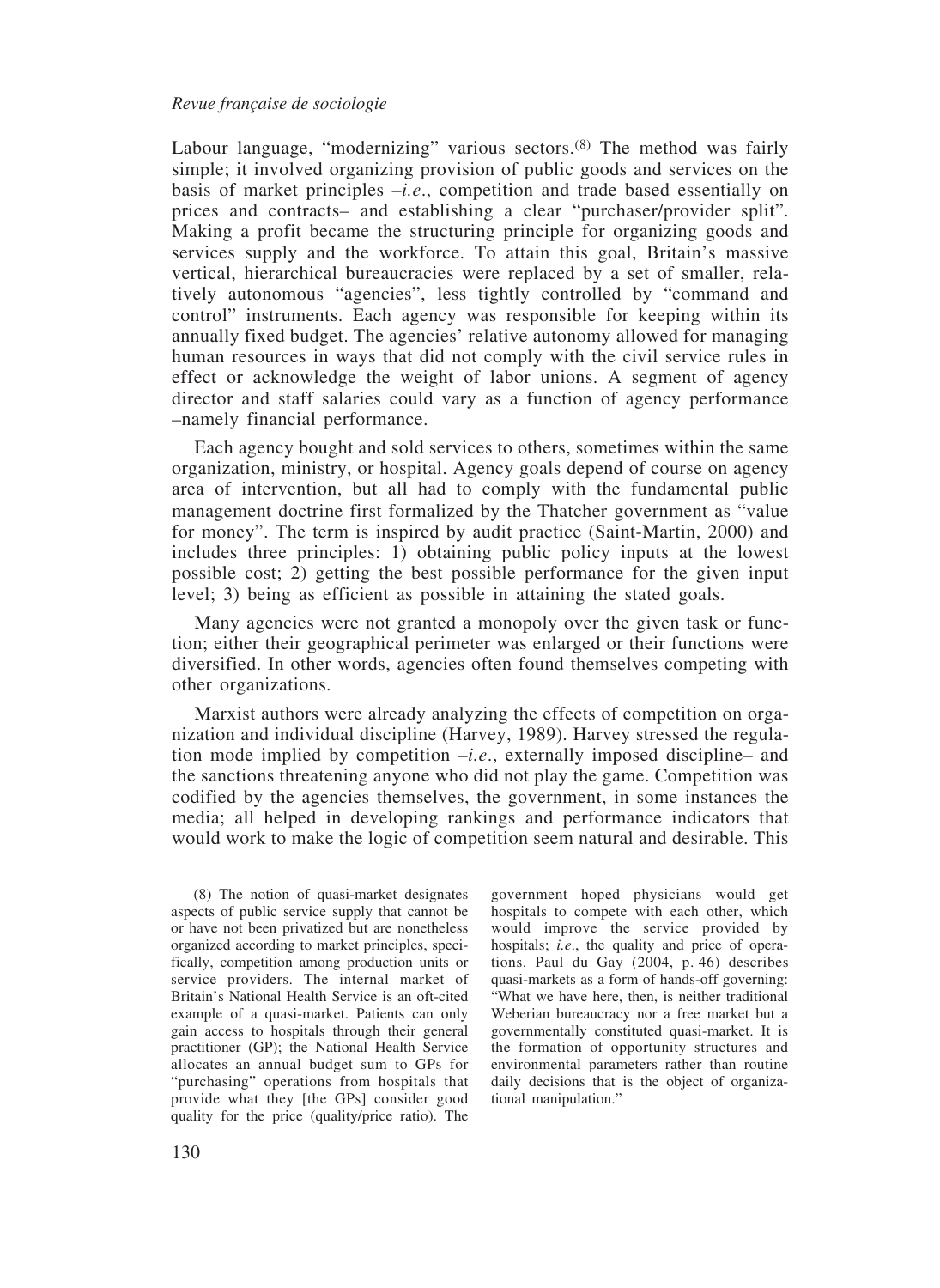is turn allowed the government to refuse to allocate resources to other areas, to reduce such resources, and to remove other questions from the policy agenda. Competing successfully gradually imposed itself as a principle for legitimating public action. And it became naturalized as an ineluctable constraint.

The national healthcare system had been a source of pride for Britons after the Second World War. Gradually, however, and despite the fact that this cannot be proved irrefutably, it had come to be thought of as one of the most poorly performing in Europe in terms of care quality and costs. Consequently, after the principle of decentralized agency management had been extended to most British public service sectors, the National Health Service too was forced to undergo fundamental transformation. This only began in 1988, after the third election victory of Thatcher's Conservative Party, and it ran up against deep resistance. The principles of the reform were laid out in a White Paper entitled *Working for Patients* (1989). The reason the Thatcher government waited almost ten years before creating an internal market in the NHS was that it needed indisputable political legitimacy to impose this reform on Britain's highly structured, independent medical professions. However, when New Labour came to power in 1997, it adapted and strengthened the framework that its Conservative predecessors had developed for the NHS, as is clearly shown by the Labour government's own 1997 White Paper, *The New National Health Service*: *Modern, Dependable*. New Labour has since reformed the internal National Health Service quasi-market, regulated it differently rather than abolishing it. The major difference lies in the heavy budget increases that Labour governments have allocated to the service.

Market or quasi-market mechanisms were only gradually introduced into the health system. The first move was to withdraw some hospitals from Regional Health Authority control. This was done by creating "trusts", foundations with their own budgets, authorized to compete with private hospitals. Trust hospitals therefore became *de facto* independent agencies, "providers" of services to doctors on the one hand, the Health Authority on the other. Conversely, family doctors, general practitioners and Health Authorities became hospital service "purchasers". To guarantee annual funding for hospitals and their various units, the Health Authorities negotiated annual renewable contracts with them. These contracts had to be won through competitive tender. The aim was twofold: first, to make hospitals more sensitive to the demands and goals of the authorities that were funding them; *i.e*., the central government and its agencies, and to their customers (the general practitioners sending them patients); second, to improve hospital effectiveness and efficiency. The NHS was known for its extremely long waiting times. The new system was first applied to some hospitals only and a certain segment of physicians. Annual adjustments were made before the system was generalized to the entire Service.

What were the micro effects of this state-driven transformation of the state's own bureaucracy? Individuals in the agencies first had to cope with a shake-up of the familiar punishment and reward system. Creating multiple agencies and introducing market mechanisms had a profoundly destabilizing effect on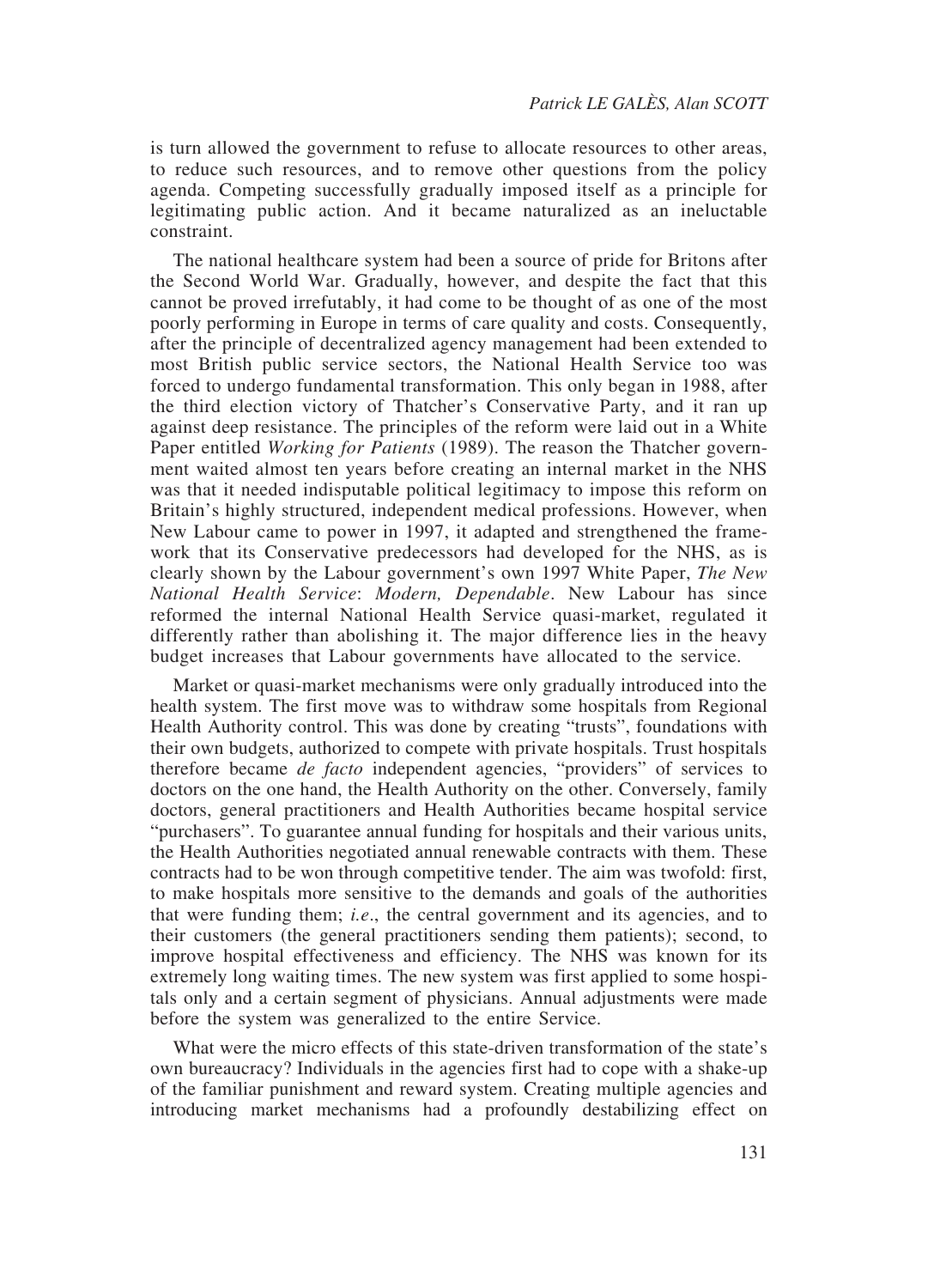individuals and organizations that were accustomed to hierarchical relations and relatively predictable career advancement. In the decentralized agency system, individuals *–*particularly department heads*–* could be rewarded in three ways: promoted faster than before, within an agency or between agencies; paid salaries that were no longer determined by the civil service grid or any other standardized professional grid but depended solely on performance; granted strong independence to implement goal-reaching policies. As long as directors abided by the iron law of "value for money", they were relatively free to proceed, and in any case were no longer constrained by heavily codified procedures. The sanction system was also changed: employment security was no longer guaranteed; agencies could be closed down and their workers left jobless; salary levels could be cut; less skilled employees lost bargaining power.

Consider the example of a surgical unit organized as a cost center. Budget concerns are at the core of the organization. A hospital unit can no longer just wait for patients. Every year it negotiates with physicians to determine the price of a given number of a given type of operations. If one hospital can provide the physician with appendix operations at a better price than another for equal quality, it is in the physician's interest to purchase such operation packages at the lower price because his/her income depends on ability to negotiate the best price possible, all things being equal. A hospital unit that is managing costs will hire surgeons, nurses and other staff in connection with a set activity forecast. It buys services from its hospital, other NHS agencies or private companies. The performance of each hospital unit is carefully measured by a battery of quality and cost indicators. Quality can be measured in various ways: consultants choose indicators from among those used in international comparisons; professional associations or national institutes discuss how to translate the notion of quality into indicators (this can vary from one field to another); patient representatives are allowed to contribute their opinions. If a heart surgery unit cannot provide quality service at a competitive price (classic quality indicators are patient survival rate and length of post-operation life, and percentage of complications requiring renewed hospitalization), then doctors will no longer purchase operations from it, customers will no longer be sent for treatment in it, and the unit may well close. Conversely, a high-performance unit can attract and pay the best surgeons, purchase modern equipment, increase its productivity. Finally, the rules of the game in these National Health Service internal quasi-markets change every year in accordance with policy priorities, budget allocations and performance goals.

In practice, hospital units were at first extremely destabilized. Individuals lost their bearings. The practice of using indicators and the process of learning new game rules were experienced as traumatic by the different groups. Labor unions and physicians were strongly opposed to the changes, in the name of professional ethics, and this provoked considerable conflict and tension.(9) It took considerably more than a year to get the new system in place. However,

<sup>(9)</sup> We have not studied these resistances and tensions, which have been regularly voiced at length in British daily papers and deserve systematic analysis.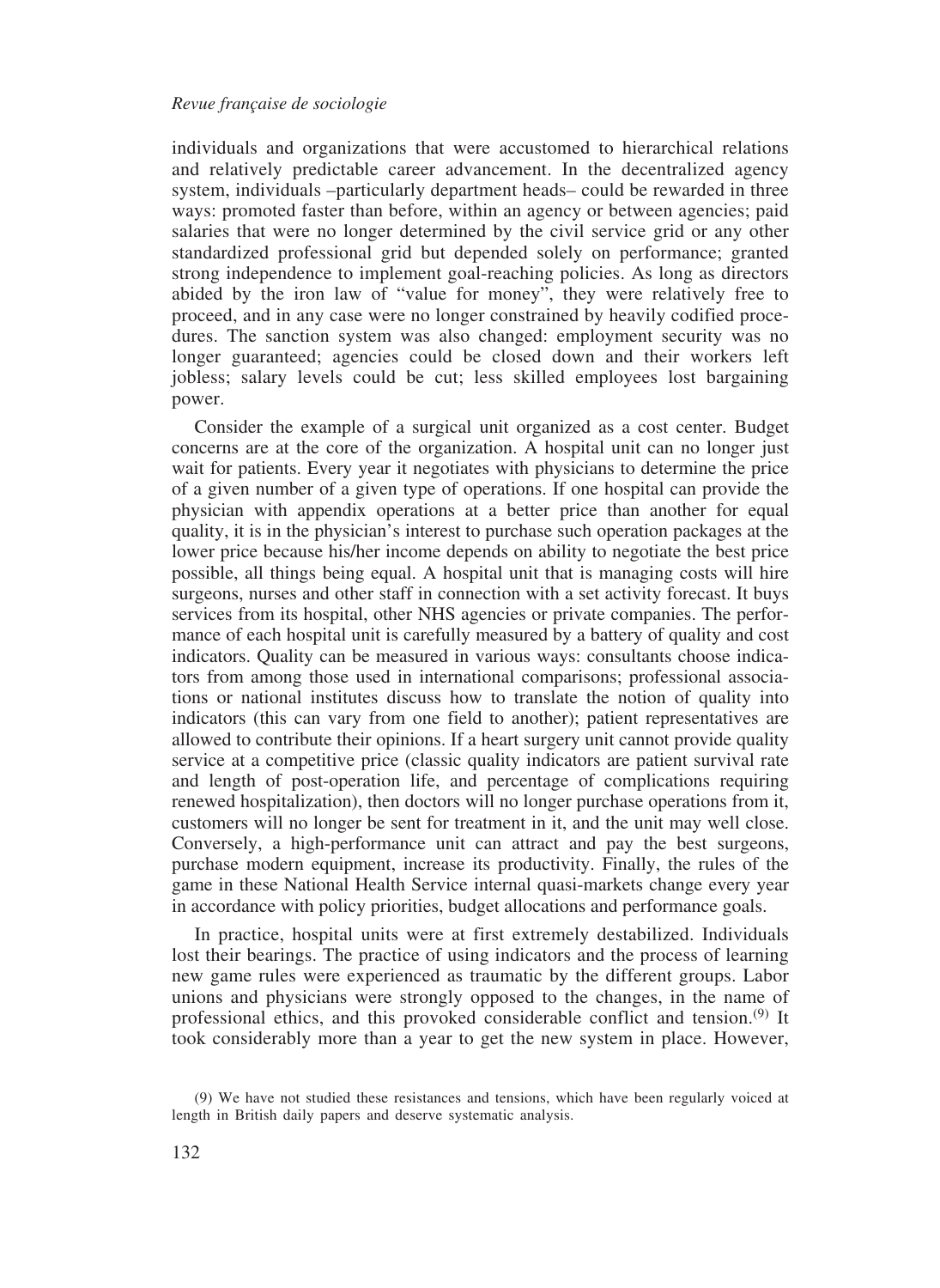some unit and hospital directors were delighted to escape the previous system of constraints. The best-known, most highly performing and enterprising among them had regularly complained of NHS constraints and bureaucracy. The new game rules gave them the opportunity to reorganize their units, criticize certain professional practices, push aside colleagues reputed to be poor physicians or surgeons *–*but also rivals, use classic management formulas to put pressure on hospital staff. Agency directors found themselves facing a well-known dilemma: should they resist implementing the new rules, adapt to them unflinchingly, or *–*the path chosen by most*–* accept some of the new rules, reject others, and practice constraint avoidance behavior? At the outset, the agency system created enormous chaos. Gradually, the rules of the game were specified and criteria and norms developed; new points of reference were institutionalized. The change *–i.e*., adopting market mechanisms to healthcare and hospital management*–* was gradual. Sanctions played a significant role in disciplining employees. In three years of experimentation, the closing first of hospital units, then of entire hospitals, illustrated the very real risks incurred by individuals who did not abide by the new rules. A unit that refused to apply the new accounting system and budget rules lost its funding and was in danger of being closed. Agency funding and budget regulations thus made it possible to format *–*render predictable*–* individuals' problems and their approaches to acting within hospital units.

Employees had to show they could perform well within this system, that they knew how to take advantage of their new independence from procedure, take initiatives, initiate reorganization moves, negotiate contracts, capture market share, innovate. The former reward of employment stability was replaced with greater organizational autonomy and greater independence in implementing programs.

Agency-driven reorganization had the effect of differentiating between "the quick and the dead"; *i.e.*, those who could adapt quickly, react, seize opportunities, and those who were merely waiting and were therefore doomed to disappear. Individuals' accelerated lives in these agencies were more interesting and exciting; they had more autonomy and strategic capabilities, and they could obtain substantial rewards. Even quick, innovative individuals could of course one day find themselves moving against the current of their agency and be forced to leave, but in the short term the agencies profited from individuals' full commitment, energy, ability to innovate. As explained by classic economic theory, it is in the agencies' interest to have motivated, highly performing individuals working for them. These smart individuals would one day also disappear, of course *–*therein lies the power of market mechanisms. Within the new competitive agencies, individuals enjoy greater room for maneuver and autonomy, but they remain an adjustment variable, and however bright and quick they may be, they are still the ones to pay for individual and collective failures.

The market's power to orient individual behavior is based not on hierarchy and obtaining obedience but on the system's ability to give individuals autonomy *–*we might almost say its ability to emancipate them from earlier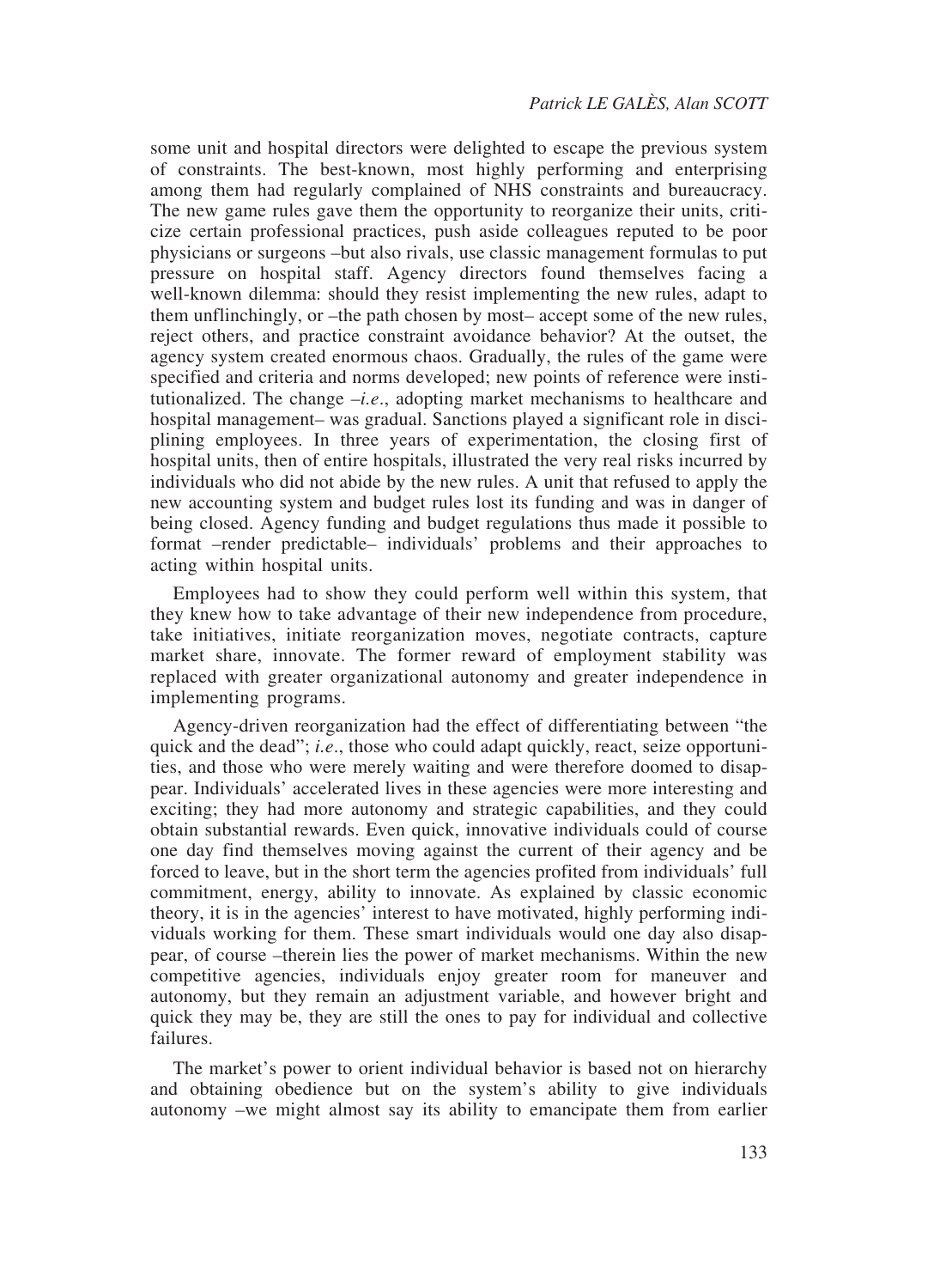bureaucracies. This makes their behavior more, rather than less, predictable. Creating agencies and getting them to compete with each other *–*namely for scarce central-government resources*–* worked to depoliticize some of the issues related to redistribution. In the end, the effects of this process appear the result of the dynamism and performance of autonomous individuals and organizations acting within quasi-markets. How far we have come from public debate!

In more analytic terms, contrary to producing an exchange of loyalty for stability, market mechanisms create an unstable, destabilizing environment that weakens individuals, who start fearing for their careers and jobs. The power of hierarchical superiors, the central government, state elites is maintained by creating incentives and sanctions aimed at making individual behavior predictable. In the case of the National Health Service and its hospitals, unit directors, doctors and in some cases even nurses gradually adapted their behavior in fundamental ways for the purpose of maximizing their unit's effectiveness and efficiency score. Maximizing profits and the interests of individuals and the organization became the central concern of hospital units. And it was not the invisible hand of the market but the visible hand of the state that distributed punishments and rewards, with the aim of bringing into being a rational, egoistic, utility-maximizing individual, even when that individual was a doctor or nurse. The reiterated application of such incentives and sanctions year after year (facilitated by the Conservative Party's four consecutive election victories) and the evolution of those incentives and sanctions (New Labour adopted very similar principles) worked to naturalize such operation modes, to sweep away the old, de-legitimated system, and to preclude any alternative ones from making real headway. Once New Labour had adopted the Conservative framework, the predominant feeling was that there would be no turning back. Individuals working in hospitals, namely the people in charge of those hospitals and their units, gradually became entrepreneurs evaluated by means of criteria established by the central government and relayed by the agencies themselves *–*almost independently of all other considerations.

# *Auditing, inspecting, ranking and sanctioning: exerting constant pressure in order to reorient individual and organization behavior*

The strength of the British bureaucratic revolution is that it has activated mechanisms whose effects have come to be felt with even greater force in the medium- to long-term. This applies in particular to the mechanisms engendered by systematic use of public policy instruments such as audits and rankings (Lascoumes and Le Galès, 2004). In other words, by setting up auditing procedures of the sort developed and applied in the private sector, the central government transformed the rules of the public policy game.

Two trends have developed in British public management: 1) public sector regulation has become an enormous undertaking, even greater than private sector regulation; 2) government regulation of the public sector has become much more complex, precise and specialized. Control capacity of this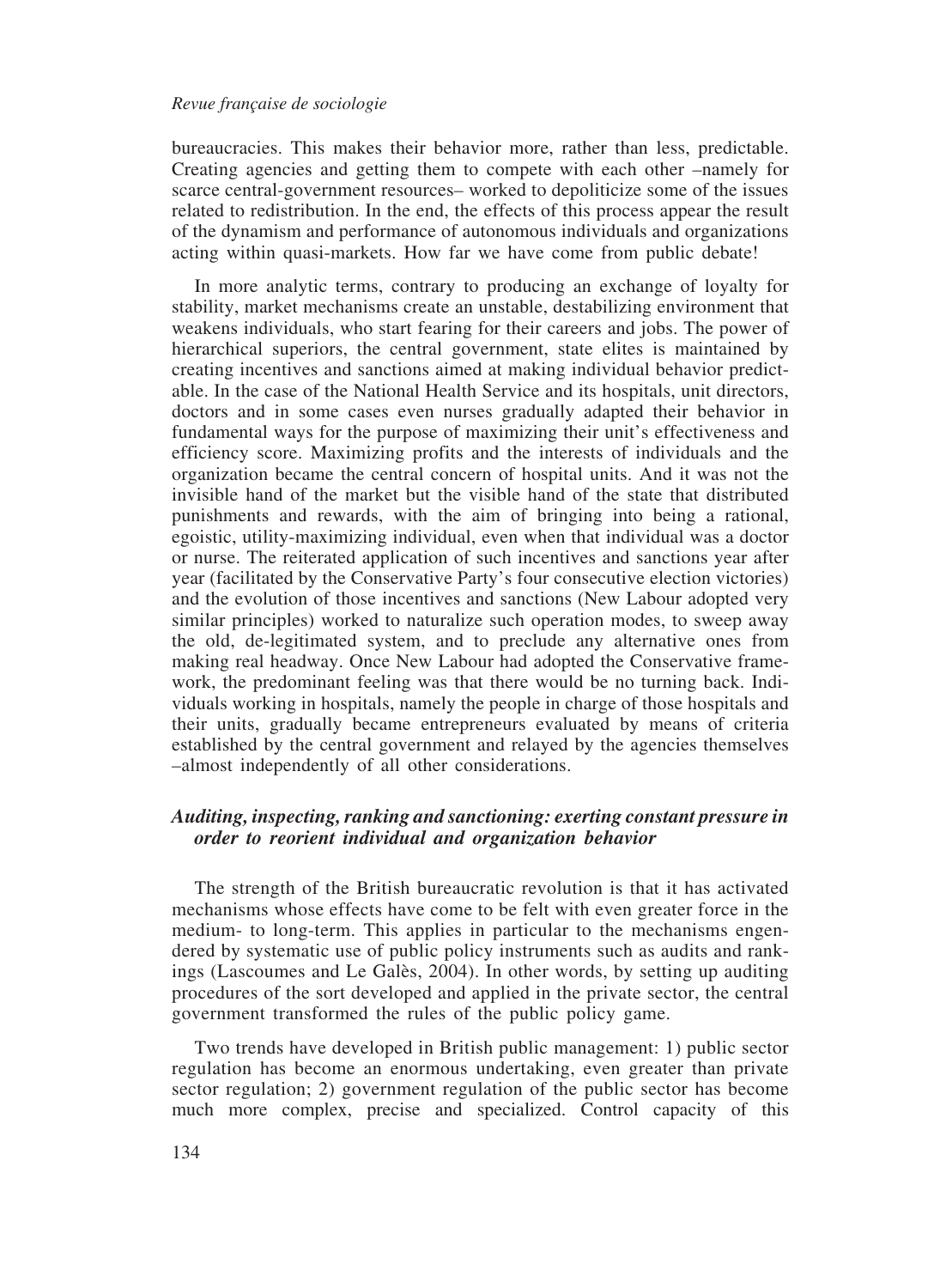magnitude had to be constructed from scratch. Historically, the health professions were overseen and regulated in Great Britain by professional inspection regimes and bodies created in the nineteenth century. The primary goal of inspection was to check compliance with professional norms and standards in a consensual framework for improving hospital *services*. Most inspectors were former hospital unit heads themselves (comparable in this respect to France's National Education inspectors). This classic government approach to regulation (Hood *et al*., 1999; Baldwin and Cave, 1999) was drastically changed by the arrival of a new instrument *–*"league tables" (see below)*–* and the introduction of auditing procedures.

To reform British public administration, the Thatcher government turned to the ideas of neo-liberal economists and management models used in the private sector. For the Prime Minister herself it was obvious that private sector business management should be the reference for reforming all public sectors, including healthcare. Introducing mechanisms that would exert pressure on healthcare costs was a government priority; however, it was also a delicate matter given public support for the National Health Service. As early as 1979-80, new programs and organizations began appearing as part of the offices of the Prime Minister and Chancellor of the Exchequer; namely, the Efficiency Unit and the Scrutiny Programme, part of the Exchequer's Financial Management Initiative. In 1983 a major innovation was introduced that went relatively unnoticed at the time: the National Audit Office, designed to audit the public sector.<sup>(10)</sup> It was on this occasion that the new iron law of British public management was formulated: "value for money".<sup>(11)</sup> All spending and all programs were to be judged on the sole criterion of the cost/efficiency ratio. This required developing indicators, performance measures, means of inducing competition and assessing competitiveness.

How were these indicators, these knowledge acquisition instruments, to be produced? The transformation began when the Thatcher government created the National Audit Office (this was later split in two; we are interested in what became the Audit Commission). The National Audit Office was developed independently of and indeed counter to the aforementioned professional inspection regimes. The aim was to produce management indicators based on the presumably neutral criteria of good business management and independent of local context; then to compare organizations so as to encourage the spread of "good practices" and sanction bad ones. This amounted to a system of continuous pressure to achieve management efficiency as determined by performance indicators. The measurement system itself was created not on the

(10) Power's analytic study (1997) and the major studies conducted by Christopher Hood and his team have shown the dynamics and effects of using audit and inspection in Britain. With the proliferation of government agencies, new instruments were developed to produce coherence and orient behavior as a function of public policy priorities. Inspectors, auditors, public market regulatory codes proliferated; a "competition office" was created, etc.

(11) In *Building the New Managerialist State* (2000), Denis Saint-Martin shows how this formula originated in direct contacts between Thatcher and representatives of the Management Consultancies Association.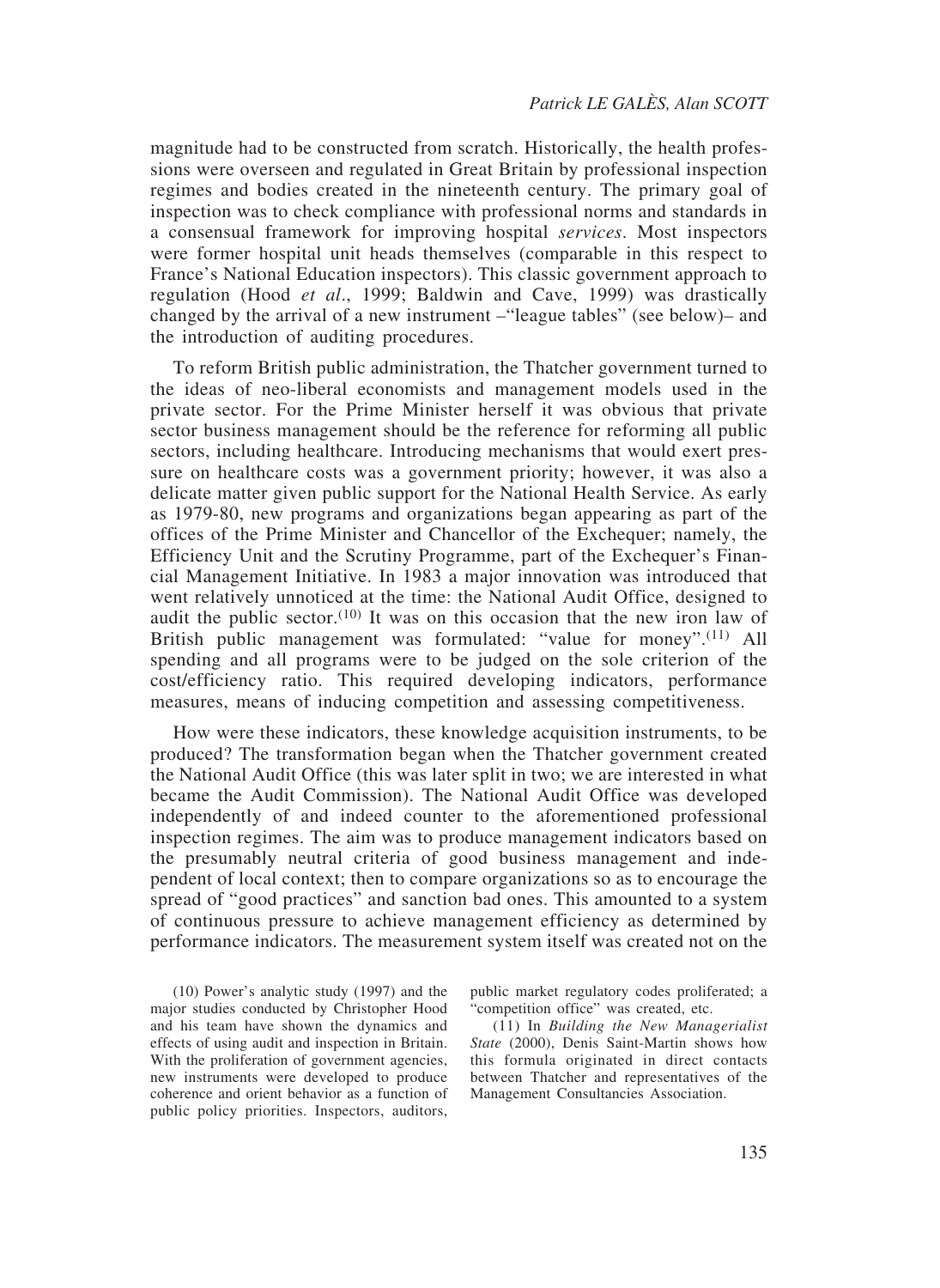basis of professional association recommendations but the model furnished by the prestigious Chartered Institute for Public Finance and Accounting, the central institution of Britain's business auditing and inspection system.

Consequently, the management and performance indicators that were developed and how they were applied and checked had to comply with the four auditing principles (Hood *et al*., 1999):

- auditor independence from audited organization, auditor professionalism (the opposite of peer review models);
- fixing apolitical, non-local goals, standards and measurable results; *i.e*., the same criteria have to be applicable in different contexts;
- *–* emphasis on procedure and process standardization, *i.e*., regardless of particular situations or policy goals;
- systematic case comparison using precise performance indicators and measurements.

This was a rigid, robust, and indeed hyper-rationalist iron cage (Le Galès, 2004). The Audit Office checked figures; it worked to create standards and measures. The beauty of the mechanism was the clear view of public management it afforded central government. Agency performance could now be measured by the "value for money" yardstick. The advance of computer technology in the 1980s made it possible to generalize the "reporting" process; *i.e*., activity reporting designed to account for actions taken and measure distances from set goals *–*but also gaps between the given hospital and high-performance ones. Healthcare managers had to comply with this new system of constraints, which at first involved measuring costs, producing the indicators demanded by the government, reorganizing hospital units and re-hauling the accounting system. Hood *et al*. (1999) claim that these control processes marked a return to the Benthamite utilitarian tradition. Bentham (as Polanyi too had noted) and his disciple Chadwick championed strict central inspection (Hood *et al*., 1999), consistent with Bentham's saying: "The more strictly we are watched, the better we behave."

### *Hospital indicators*

In 2000, the Labour government revised the indicators, in part to show that its management approach was different from the Conservatives'. In a strategy document entitled *NHS Plan*: *A Plan for Investment, a Plan for Reform*, it drew up a detailed set of indicators and management goals. The former include such points as emergency room waiting time, waiting time (in weeks) for an appointment with a specialist, waiting time for an operation. Specific, detailed goals were set for hospital and hospital unit directors, physicians and nurses. These include a hospital ranking system; rankings are published every year. The government created the National Institute for Clinical Excellence (NICE) to measure the costs and effects of established and new treatments, an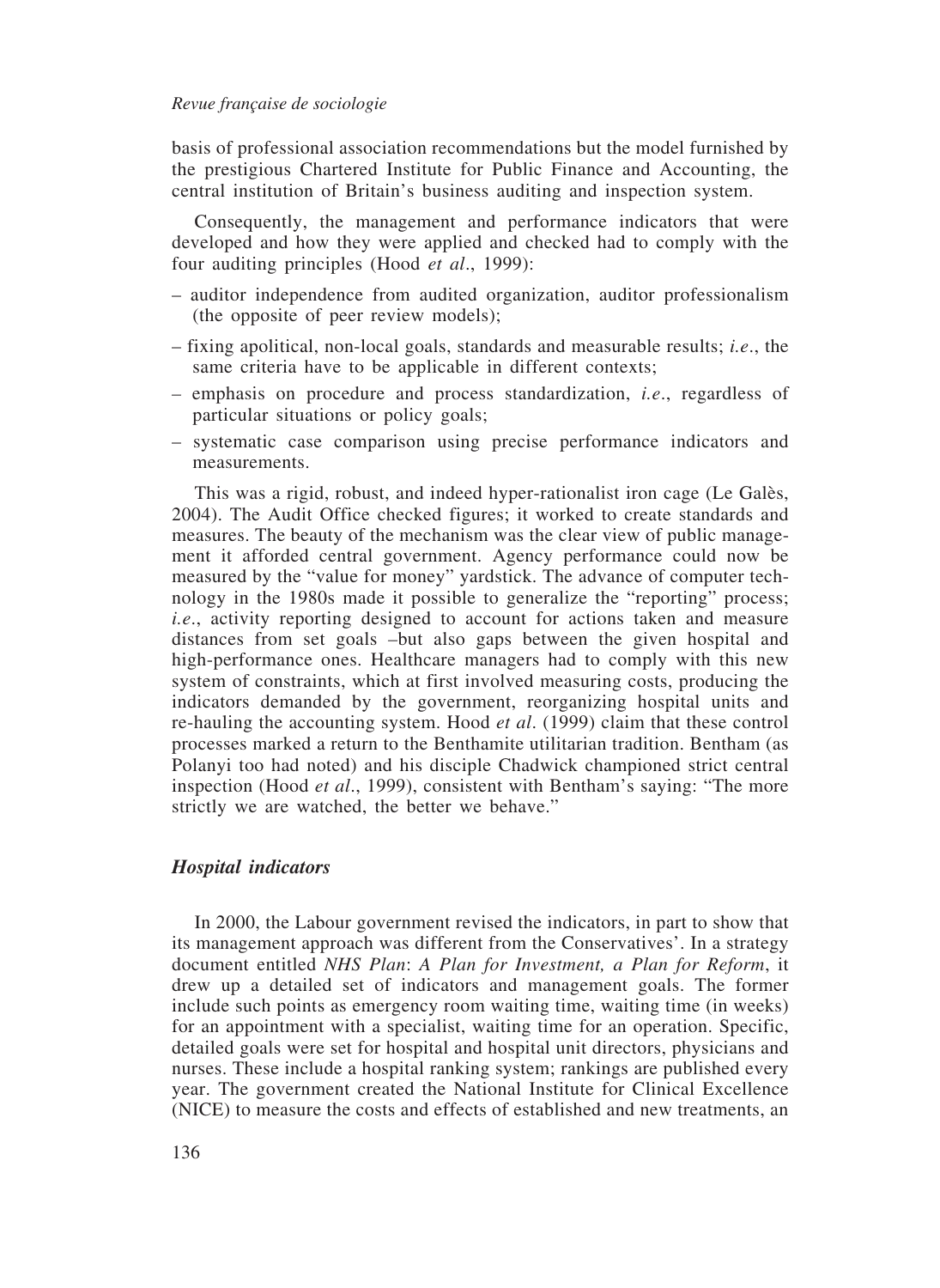essential instrument for rationalizing healthcare provision. Lastly, on the Audit Commission model, the Labour government created a specialized oversight group, the Commission for Health Improvement, in charge of producing indicators, measuring performances and auditing hospitals.

Ranking systems *–*the system used in the NHS is called "league tables"*–* constitute a classic new public management instrument for getting organizations to change. Competition, the race to meet preset quantitative goals, and the use of a reward and punishment system often induce actors to move in the direction desired by the given system's promoters. The first biennial British hospital ranking was published in 2001 by the Health Ministry.

All hospitals (public hospitals and foundations; 170 were included in the first ranking) were ranked in three categories *–*no star, one star, two or three stars*–* on the basis of the following criteria, all in the form of performance indicators.

Hospitals are graded on a scale of one to five along twenty criteria, including the following:

- emergency-room waiting times;
- number of patients not receiving an operation within 29 days of the cancellation of a scheduled operation;
- hospital cleanliness score;
- waiting time for an in-hospital consultation;
- number of patients waiting over two weeks for an appointment with a cancer specialist after their GP has detected a risk and requested an examination;
- rate of patient deaths in the 30 days following an operation (per 100,000 operations);
- rate of patient deaths in the 30 days following a cardiac operation (per 100,000 operations);
- number of emergency readmissions after release from the hospital;
- improvement score for eliminating cases of infections contracted in hospital;
- criterion for eliminating mixed-sex hospital rooms;
- patient satisfaction score;
- rate of patients whose transfer to another hospital for medical reasons was delayed;
- staff absentee rates  $(\%).$

Moreover:

- each hospital is ranked in one of the three categories; three-star hospitals are rewarded with additional funding while no-star hospitals are sanctioned financially and must submit to tighter controls;
- all indicators for each hospital are compared to national averages;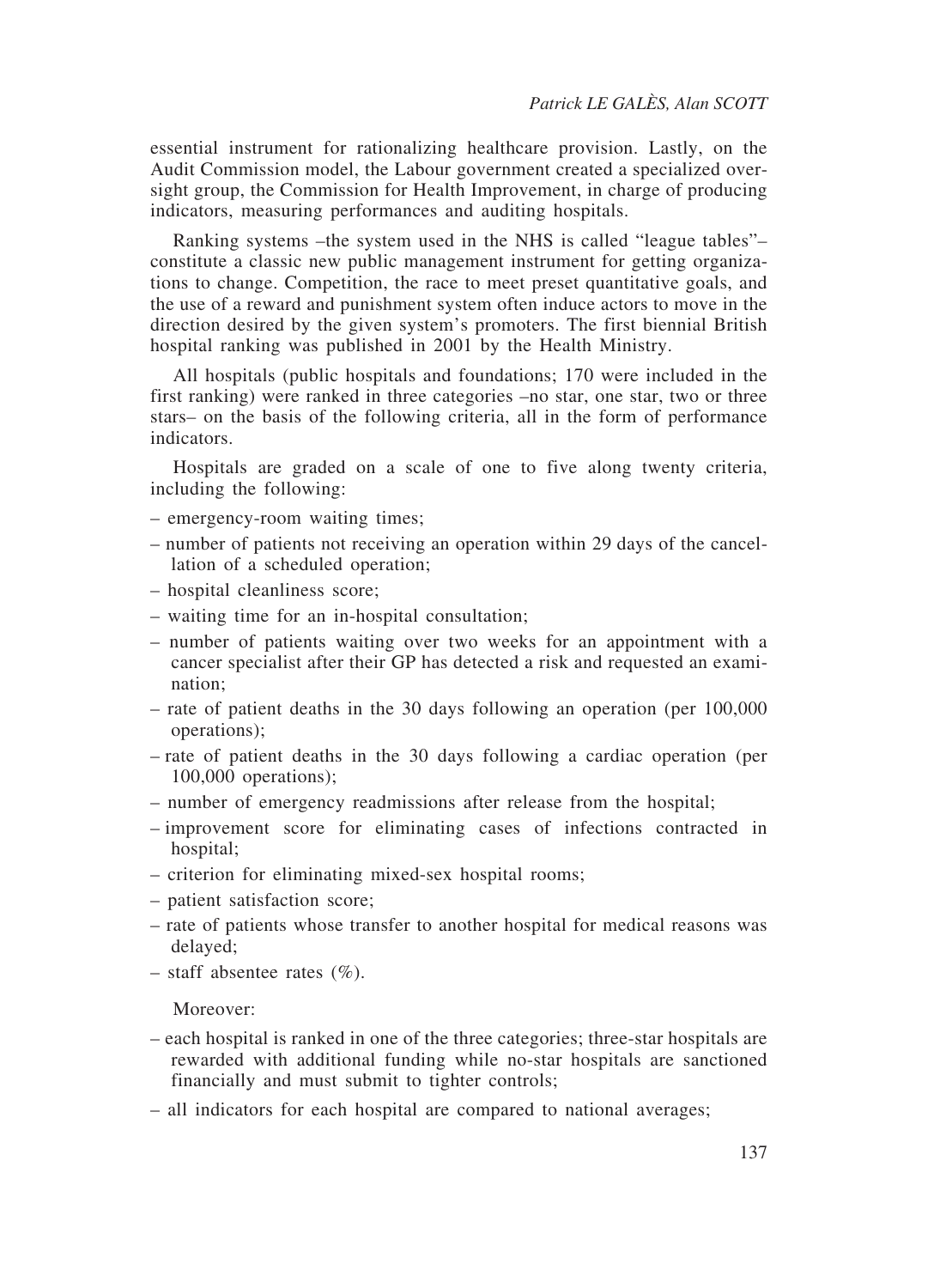- the evaluation sheet for each criterion specifies whether the hospital has reached its own goals or not;
- the positive or negative difference from the national average is measured.

In 2001, thirty-five hospitals were awarded three stars; twelve got no star. The latter group was immediately put under the control of the newly created NHS Modernisation Agency, charged with reorganizing hospitals to improve efficiency and overall management. The sanction for individuals was thus very real. The ranking attracted media attention to the Epsom and St. Helier NHS Trust, identified at the time as the worst trust in Britain; the media were also there to deplore the poor rank of the prestigious Oxford Radcliffe Hospital Trust. Conversely, the performances of the highest ranked hospitals were put forward as management "benchmarks" that other hospitals could then be compared to. "Three-star" hospital managers obtained two substantive rewards for the following year: greater management autonomy; higher funding and other capabilities for developing their activities. "Two-star" hospital managers also got more resources but no greater management autonomy.

The publicity given to the indicators greatly helped institutionalize "good" management criteria. At first, some hospital directors said they would not take into account rankings that had been established by a small group of senior civil servants and consultants. The association of hospital directors lodged an official protest immediately after the first ranking was published, claiming that the criteria were arbitrary and obscure and the methods for measuring and overseeing performance questionable since hospitals were complex organizations. However, the results announced did elicit reaction, and the conclusions proved hard to ignore. The "winners" greatly helped legitimate the instrument: hospital heads were delighted and rewarded their management teams. Moreover, their prestige in the professional associations was greatly enhanced. Some hospital unit heads got hired by other hospitals to bring up poor scores or weak ratings; in some cases they received substantial salary raises. Others were called to even more prestigious offices in the National Health Service or the government itself. On the sanction side, getting a low rating meant undergoing increasingly heavy pressure; hospital units and ultimately entire hospitals were gradually closed down. Health Minister Alan Milburn officially invited directors whose hospitals were performing poorly to leave if they could not significantly improve performance in the following year.

The rank-related sanction system was put in place only after approximately ten years of Conservative reform. The systematic reiteration of ranking processes naturalized the instruments and gradually legitimated hospital closures, though they have always been contested at the local level. Poor scores on care quality indicators were powerful legitimation instruments: closures were justified not in terms of cost but always in connection with protecting patients and further improving the performance of the major hospitals that were already getting all the resources.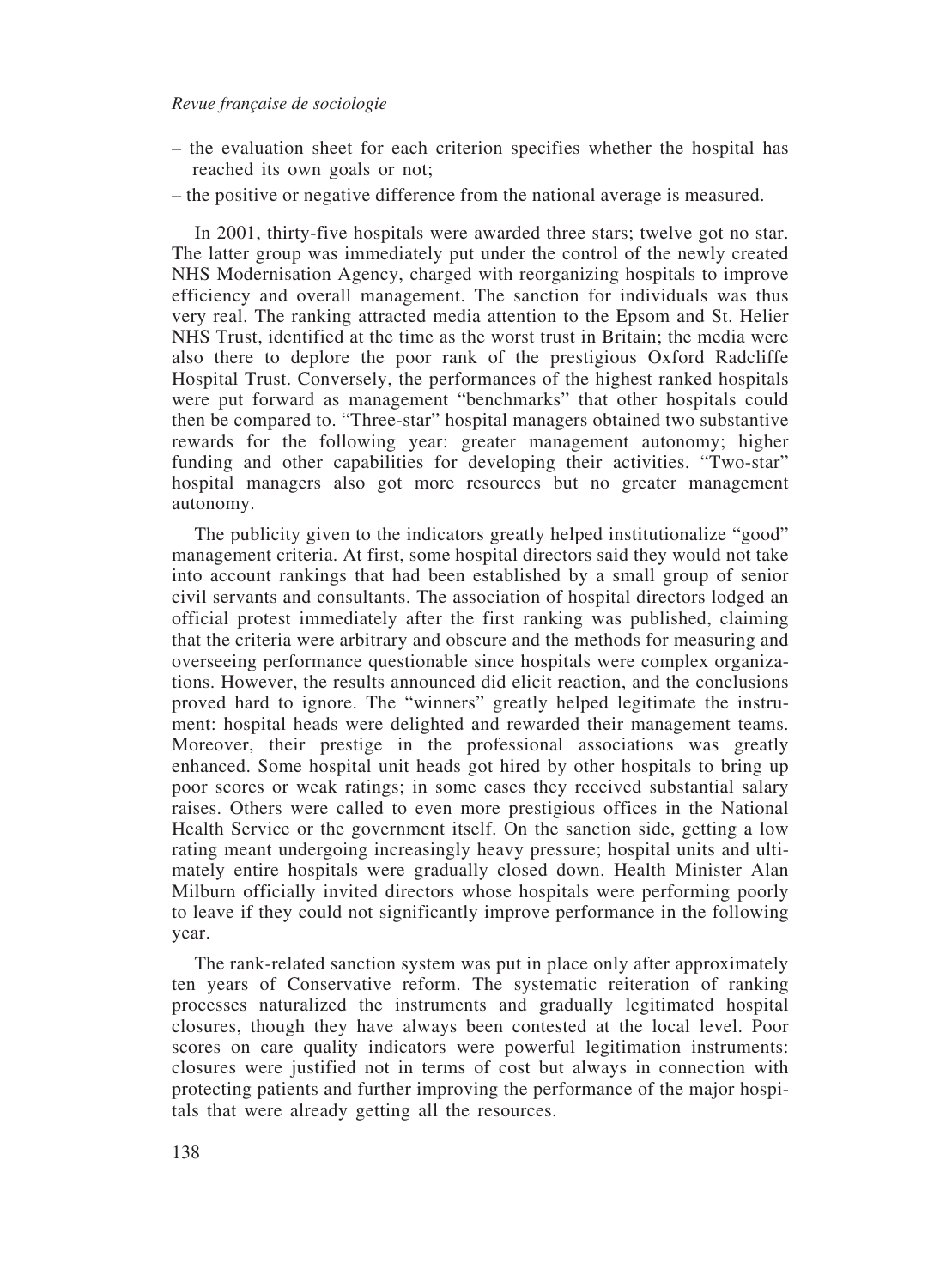The sanction system was put in place very slowly. Under the Thatcher governments it became conceivable to close hospitals. Later, single hospital units began to be closed. Under New Labour governments (after 1997), fifteen hospitals have been closed. Following a period of state investment, the Labour government went back to stressing the importance of sticking to a budget. The massive deficits of many hospitals led to new closures and closure threats. At the time of writing (2005), the government was contemplating closing 60 hospitals located throughout the country and concentrating resources and advanced technologies on a few immense flagship hospitals.

The audit and inspection approach has gradually led to greater standardization; the strictly managerial dimension has come to dominate the more political aspect of management (Miller, 2005). This puts strong pressure on staff. Strategic priorities, local population needs, political choices have been set aside; emphasis is now on meeting and surpassing performance levels in any way possible and competing to get good marks for the units of the given hospital. Doing so now amounts to political and professional success. "Winning" hospitals are slowly acquiring the promised financial independence and proudly displaying to envious colleagues the innovations made possible thereby. All such developments and information are relayed by the professional press and professional associations, conferences and colloquia.

> \* \* \*

We have used Weber's notion of bureaucratic revolution to explain changes in the behavior of individual and collective actors in Britain; *i.e*., to account both for processes that worked to destroy existing social relations and the new framework developed for punishing and rewarding actors. Following Weber and Polanyi, we have tried to show how political power is used to import market mechanisms: politics and the market are therefore complementary. In order to discipline actors, reward them, and make them accept a new institutional environment, almost a new work ethic, there has to be a centralized state, one that controls all resources for a relatively long period (thereby diminishing the credibility of alternatives and the likelihood that protest will succeed). In sum, we are tempted to say, there has to be a strong state. We have identified the instruments that the British central government used to introduce market mechanisms such as compulsory competitive tender into hospitals and to transform hospital units by evaluating them in terms of central-government-defined indicators. We have also stressed medium-term dynamics that gradually change behavior and make it more predictable *–*this last point is central to our analysis. A central government that can modify goals and indicators will greatly increase its steering capacity. Bringing about change by acting on norms and indicators *–i.e.*, practicing institutionalist-type change*–* will, as we see it, have cumulative medium-term effects, a strong factor in social and political change. The bureaucratic revolution initiated by Margaret Thatcher's Conservatives was pursued despite the changeover of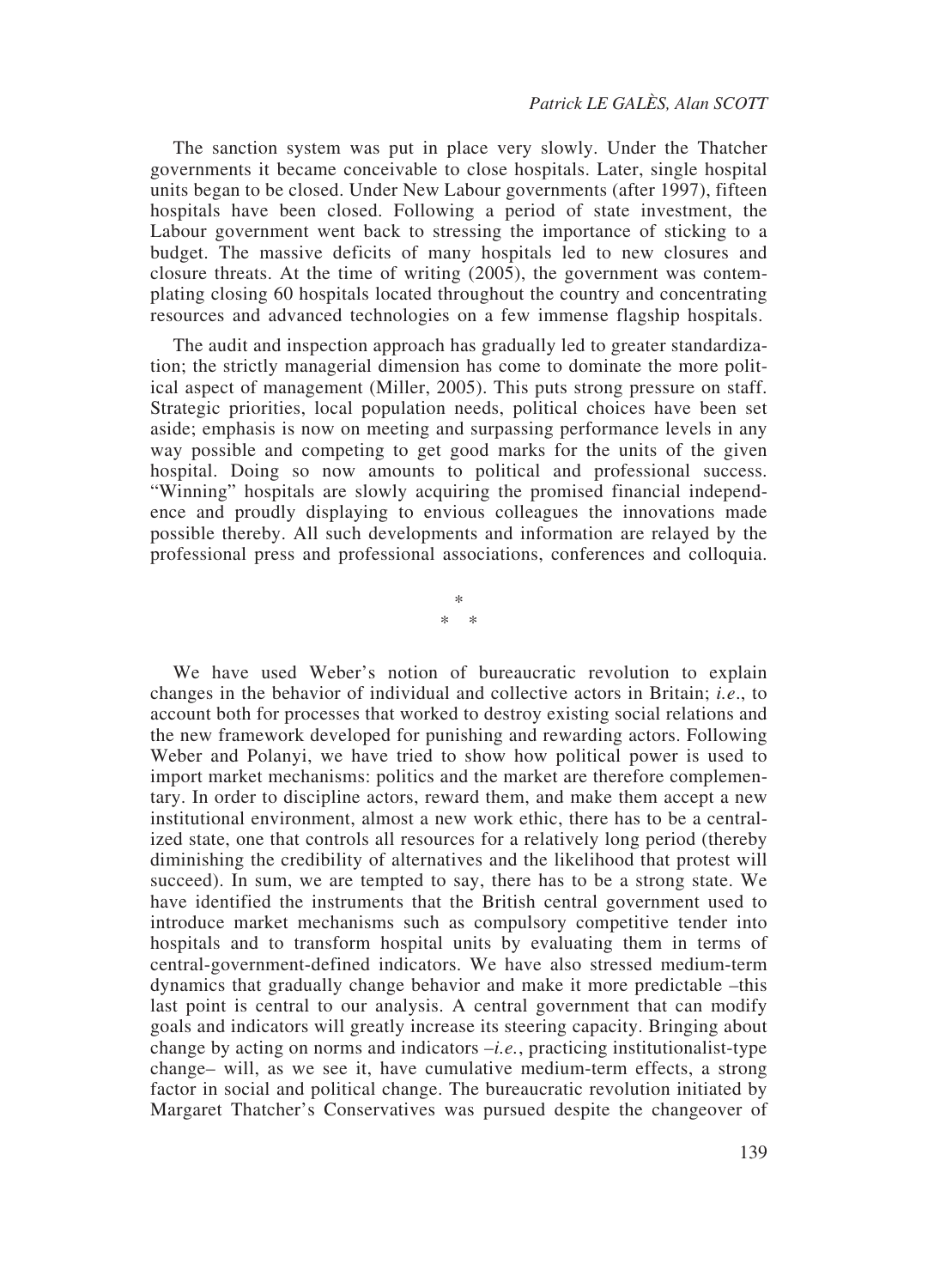political power; the substance of that revolution has been adopted and pursued by New Labour.

We have not mentioned thus far the limits of these changes. Contrary to the claims of some management gurus, a change based on organizational and institutional change does not necessarily change individuals "inside"; it does not necessarily alter what Weber called their "*Gesinnung*" –basic orientation; it does not necessarily change their values or cultures. This means that though we have brought to light medium-term dynamics that produce fairly systematic changes in behavior, those transformations are of course not univocal and do not automatically lead to changes in individuals' values or beliefs. In some sectors, people did organize opposition to the changes. In other cases, individuals adapted to the new framework without changing their values or beliefs. Still others strongly resisted the reforms at the micro level.<sup>(12)</sup> Lastly, the unplanned, unsought effects of these changes have been systematically brought to light in Britain, leading New Labour leaders to change their indicator system once again.

In some respects, our interpretation here *–*the triumph of "the managerial spirit" as analyzed by Ogien (1995)*–* may seem fairly ordinary. But in this case the managerial spirit was serving a political project for restructuring the state in such a way as to align it with global capitalism. This suggests that it would be worthwhile bringing together studies in the sociology of management, management formulas, and resistance to management and management formulas in public and private organizations more systematically with studies on the dynamics of transmitting and resisting against practices, either at the specific level of mechanisms, as Segrestin has done (2004), or in the more uncertain quest for a "new spirit" of public organizations, in line with Boltanski and Chiapello (2006).

To conclude, let us point out a paradox of contemporary studies of the state: the contradiction between the observation that societies have become ungovernable and the observation that the state still controls the means of coercion. Authors working in the areas of multi-level public policy, regulation and governance have provided evidence that state centrality is being eroded, questioned, lost. Political science and sociology studies of public policy and later of public action have made it possible to deconstruct the category "state", to free ourselves of its weight so as to be able to analyze how things really operate, the real dynamics of institutionalization, government and governance, and moves to reform the state. Studies of public policy emphasize, for example, the illusory unity of the state, the way different loci of power are in fact interpenetrated and power itself fragmented, the non-methodical nature of the dynamics shaping European Union governance, multiple interactions among groups and organizations, state failure. They offer little evidence of the state's ability to radically change behavior. In

<sup>(12)</sup> On unexpected effects of these processes and ways of using them toward ends other than the intended ones, see the long-term Public Services research program of the Economics and Science Research Council: http://www.publicservices.ac.uk/category/research/.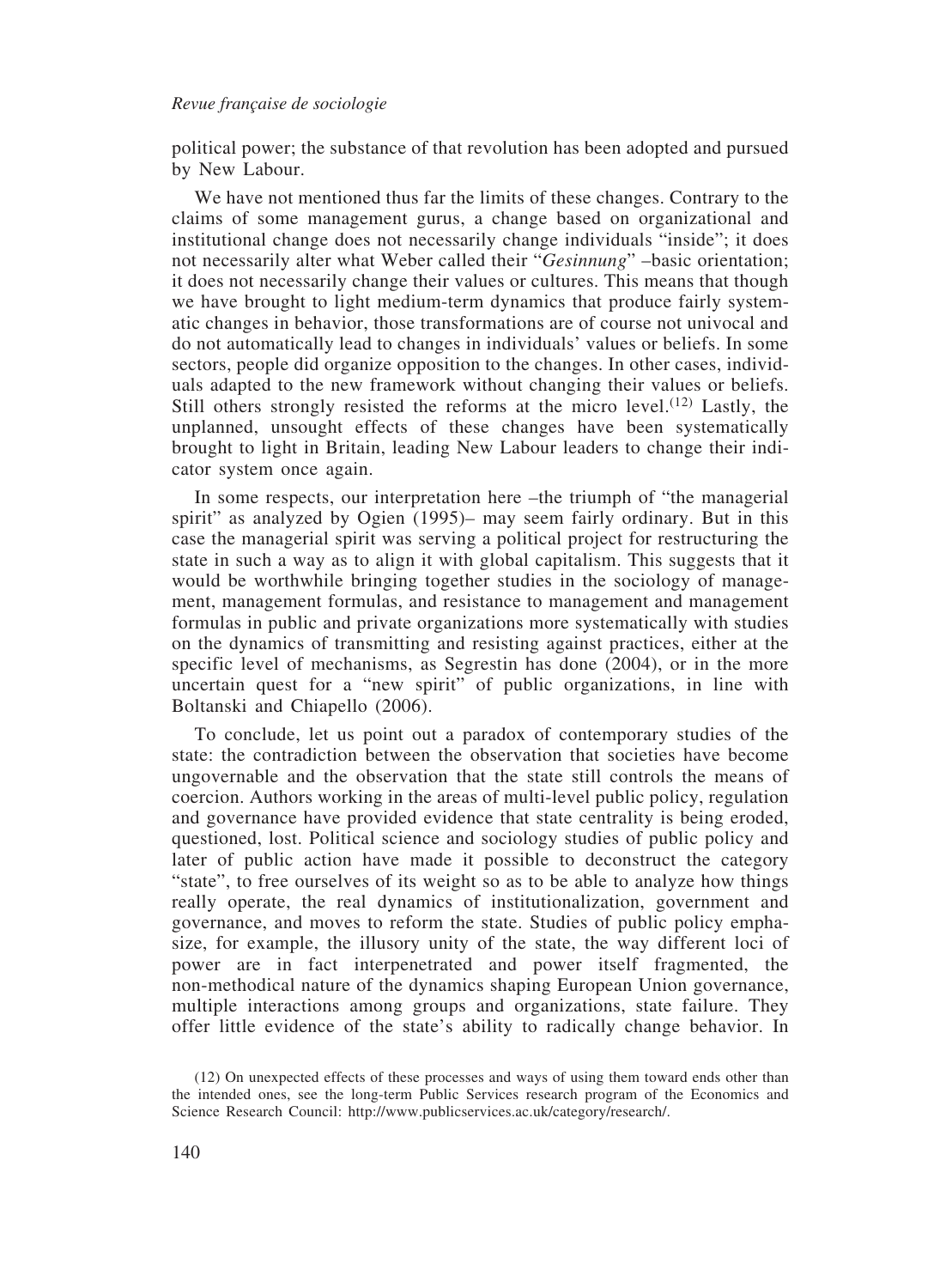contrast, some critical sociology studies stress the triumph of neo-liberalism and state-imposed discipline *–*indeed, some of our arguments here are consistent with this. However, to be complete, we would have to examine in detail the impasses and failures of such programs as well as means of resisting against them.

These contradictory views on the re-composition of the state suggest the relevance of developing a sociology of the state that would be more in tune with "the new phase of the state" identified by Poggi (1996), a sociology that would partially correspond to regulation analysis (Hood, Rothstein and Baldwin, 2001). Hood and his colleagues have suggested that the state now acts more by applying rules and determining standards and parameters for public action than by actually intervening. Britain is a laboratory for changes of this sort.

Finally, if our interpretation in terms of "bureaucratic revolution" is correct, then diffusion and imitation mechanisms should be able to be identified far beyond Britain. As we see it, the changes currently underway in French public management *–*public management of research, healthcare and decentralization, for example*–* deserve to be analyzed in these terms.

# **Patrick LE GALÈS**

*Centre d'Études Européennes – Sciences Po-CNRS 28, rue des Saints-Pères – 75007 Paris – France*

*patrick.legales@sciences-po.fr*

### **Alan SCOTT**

*Department of Sociology School of Political Science and Sociology University of Innsbruck Universitätsstraße 15 A 6020 Innsbruck – Austria*

*alan.scott@uibk.ac.at*

*Translation: Amy Jacobs*

*Previously published: RFS, 2008, 49-2*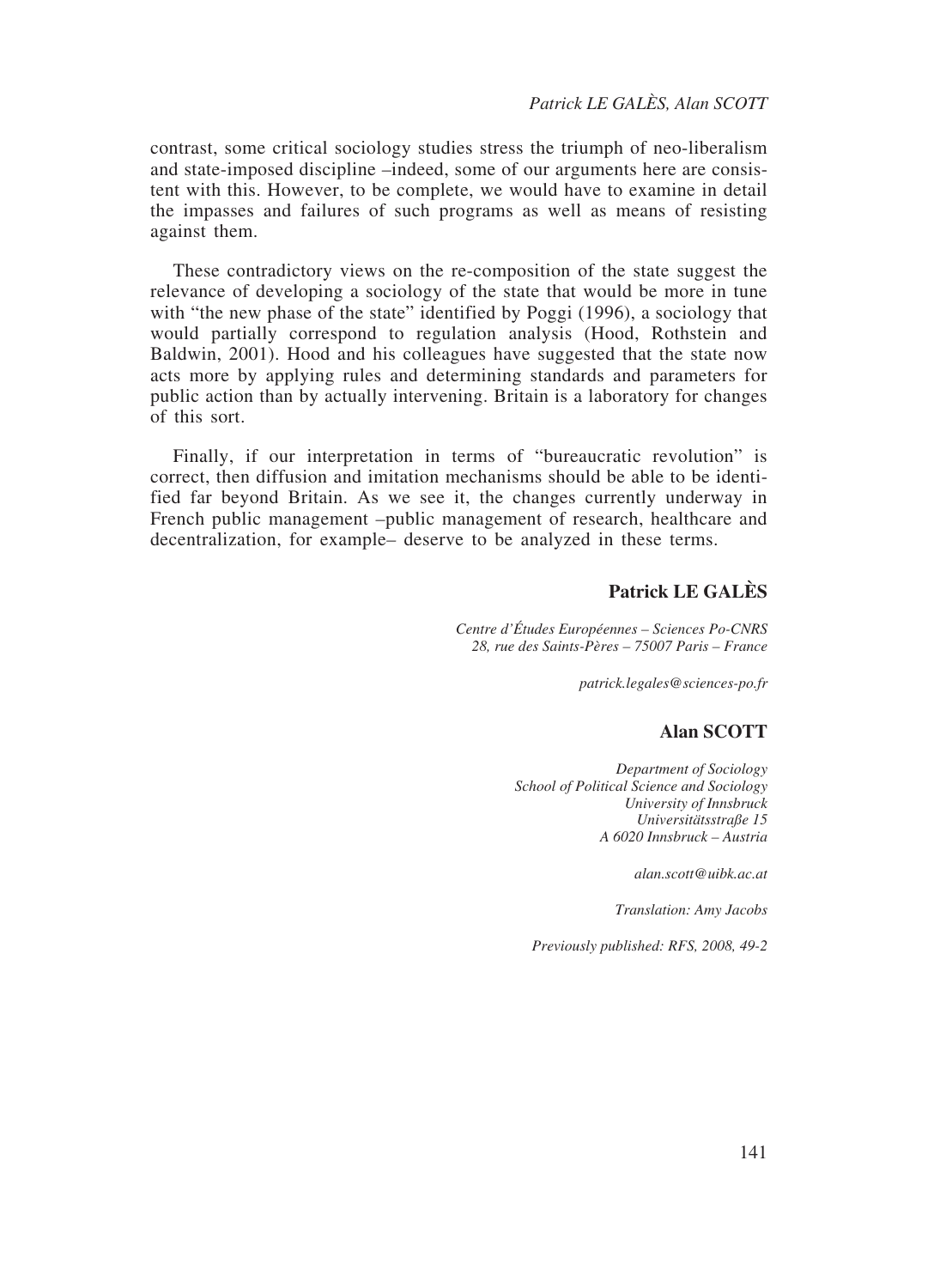### **REFERENCES**

- **Baldwin R., Cave M.,** 1999. *Understanding Regulation,* Oxford, Oxford University Press.
- **Boltanski L., Chiapello È.,** 2006. *The New Spirit of Capitalism*, trans. Gregory Elliott, London, Verso.
- **Brinton M., Nee V.** (eds.), 1998. *The New Institutionalism in Sociology*, Stanford (CA), Stanford University Press.
- **Burgi N.,** 1992. "État faible, pouvoir fort: l'exemple de la Grande-Bretagne", *Revue Française de Science Politique*, *42*, 3, pp. 402-416.

**Crouch C., Streeck W.** (eds.), 1998. – *Les capitalismes en Europe*, Paris, La Découverte.

- **Desrosières A.,** 1993. *La politique des grands nombr*es, Paris, La Découverte.
- **DiMaggio P., Powell W.,** 1991. "The Iron Cage Revisited: Institutional Isomorphomism and Collective Rationality in Organization Fields" in **W. Powell, P. DiMaggio** (eds.), *The New Institutionalism in Organisational Analysis*, Chicago (IL), Chicago University Press.
- **Du Gay P.,** 2004. "Against Enterprise (but not Against 'Enterprise' for that Would Make no Sense)", *Organization*, *11*, 1, pp. 37-57.

— (ed.), 2005. – *The Values of Bureaucracy*, Oxford, Oxford University Press.

- **Esping-Andersen G.,** 1990. *The Three Worlds of Welfare Capitalism*, Cambridge, Polity Press.
- **Faucher King F., Le Galès P.,** 2007. *Tony Blair 1997-2007, le bilan*, Paris, Presses de Sciences Po.
- **Ferlie E., Pettigrew A., Ashburner L., Fitzgerald L.,** 1996. *The New Public Management in Action*, Oxford, Oxford University Press.
- **Gambetta D.,** 1998. "Concatenations of Mechanisms" in **P. Hedström, R. Swedberg** (eds.), *Social Mechanisms: An Analytical Approach to Social Theory*, Cambridge, Cambridge University Press.
- **Gamble A.,** [1988] 1994. *The Free Economy and the Strong State*, Houndmills, Basingstoke.
- **Hall P. A., Soskice D.** (eds.), 2001. *Varieties of Capitalism. The Institutional Foundations of Competitive Advantage*, Oxford, Oxford University Press.
- **Harvey D.,** 1989. *The Urban Experience*, Baltimore (MD), John Hopkins Press.
- **Hassenteufel P.,** 1997. *Les médecins face à l'État*, Paris, Presses de Sciences Po.
- **Hood C.,** 2007. "Intellectual Obsolescence and Intellectual Makeovers: Reflections on the Tools of Government After Two Decades", *Governance*, *20*, 1, pp. 127-144.
- **Hood C., Rothstein H., Baldwin R.,** 2001. *The Government of Risk: Understanding Risk Regulation Regimes*, Oxford, Oxford University Press.
- **Hood C., Scott C., James O., Jones G., Travers T.,** 1999. *Regulation Inside Government: Waste Watchers, Quality Police and Sleaze Busters*, Oxford, Oxford University Press.
- **Jessop B.,** 2002. *The Future of Capitalist State*, Cambridge, Polity Press.
- **Jobert B., Muller P.,** 1987. *L'État en action*, Paris, Presses Universitaires de France.
- **Lascoumes P., Le Galès P.** (eds.), 2004. *Gouverner par les instruments*, Paris, Presses de Sciences Po. — 2007. – *Sociologie politique de l'action publique*, Paris, Armand Colin.
- **Le Galès P.,** 2004. "La restructuration de l'État en Grande-Bretagne: les instruments de contrôle et de surveillance" in **P. Lascoumes, P. Le Galès** (eds.), *L'action publique et ses instruments*, Paris, Presses de Sciences Po.
- **Logan J., Molotch H.,** 1987. *Urban Fortunes. The Political Economy of Place*, Berkeley (CA), The University of California Press.
- **Lorrain D.,** 2005 "Urban Capitalisms: European Models in Competition", *International Journal of Urban and Regional Research*, *29*, 2, pp. 231-267.
- **Mann M.,** 1997. "Has Globalisation Ended the Rise and Rise of the Nation-State?", *Review of International Political Economy*, *4*, 3, pp. 472-496.